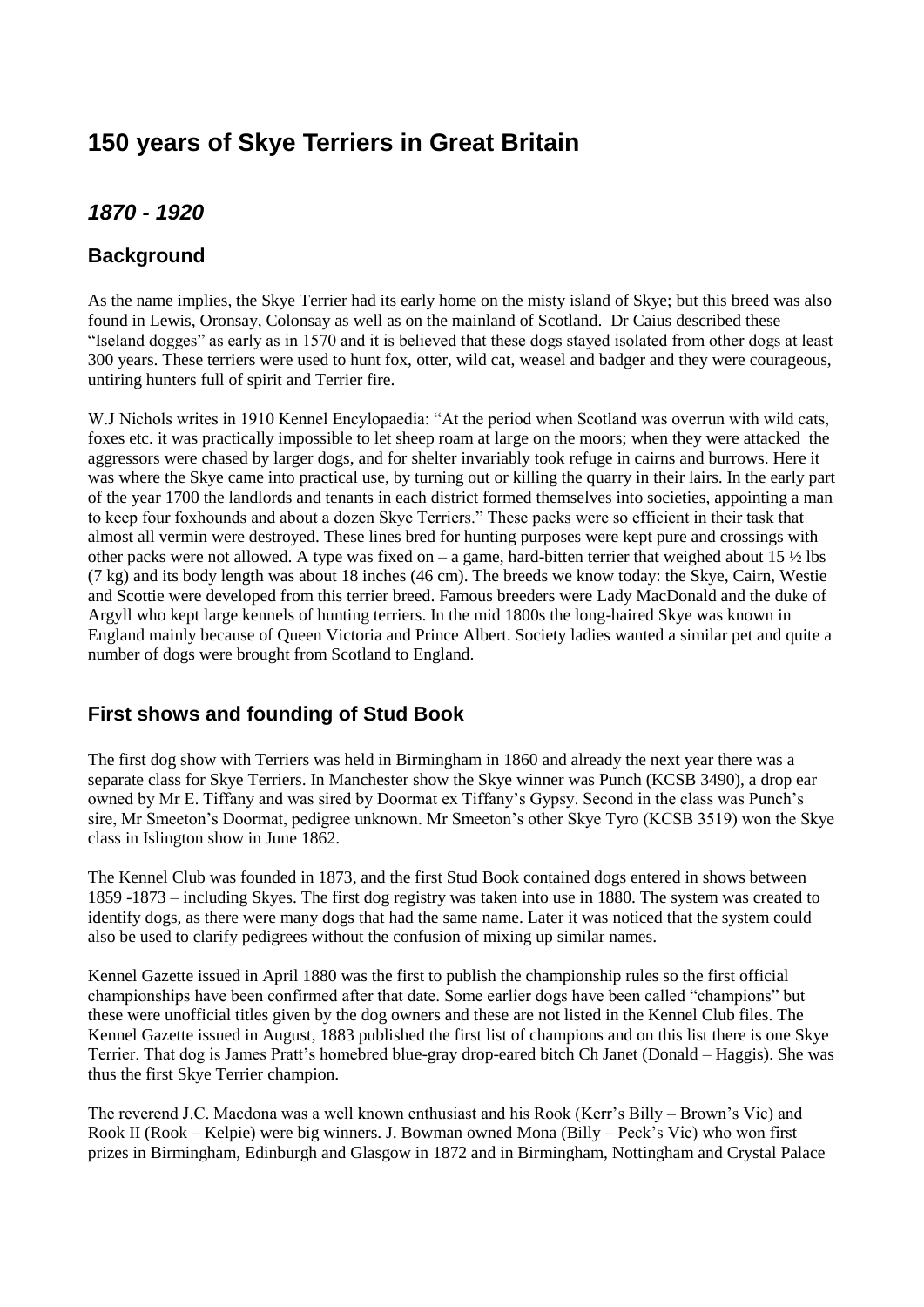in 1873. He also had some drop-eared Skyes: cream dog Tartan (Fearig – Sinfie), grey dog Sweep (Tartan – Jessie) and dark gray Dandy (Toddy – Sinfie) that won several first prizes in drop-eared classes.

In the 1860s there were only a handful of shows and few exhibitors. In the 1870s the Skye gained a bit more popularity but it took another decade before the Skye began to emerge from obscurity into popularity, and that they did so was mainly to due the skill and energy of Mr Duncan Cunningham in the North, and Mr James Pratt in the South, the former being the father of the fancy as regards the prick-eared variety, while the drop-ears would certainly not be in existence today for the efforts of Mr Pratt, who in 1886, amid the storms of a raging controversy, founded the Skye Terrier Club, an institution which did much good and got very little thanks, but endless abuse for about then years. In the 19<sup>th</sup> century there were in fact three groups of fanciers and each group had a slightly different view on what was the perfect Skye. Duncan Cunningham led the group in Scotland; in North England Mark Gretton, Alderman Broadsby and Abraham Boulton were the top names and in South England the most well known enthusiast was James Pratt and of course Queen Victoria.

### **Monarch ja Venus – foundation sire and dam**

The two prick ears owned by Duncan Cunningham: Ch Monarch (KCSB 6691) and Venus (KCSB 7726) can be named the foundation stone of the modern Skye Terrier – so great was their influence in the Skye breeding. They were direct descendants of MacLeod's dogs bred on the Isle of Skye. Monarch was born in May 1875 and was dark grizzle with blue tint. His sire was Thomson's Tommy (Frisk – Muffy) and dam Cunnigham's Queen Bess (Tommy Stair – Maggie). At four years of age he weighed 20 lbs (9 kg) and was 8 ¾ inches (22,2 cm) at withers. He had 52 offspring with 27 different mates. Venus was born in February 1876 and was light blue in colour. She was sired by Ben (Tommy – Tibby) ex Palmer's Topsy (Old Tommy – Old Topsy). Venus had several litters by Monarch and their best known offspring are Ch Kingston Roy, Argyle, Clyde, Empress and Perkie – Duncan Cunningham bred this line for over 50 years. Kingston Roy sired Ch Thurkill (born 1887 ex Claret) who was a well known winner owned by reverend T. Nolan.

Other Skyes bred by Duncan Cunningham were Ch Iron Duke (Prince George – Queen Bess II) who was born in 1889 and Roy of Aldivalloch (Lord Lennox – Queen Bess II).

Duncan Cunningham wrote the first Standard of the Breed that was issued by the Skye Terrier club of Scotland. He was fiercely opposing the fact that dogs were getting heavier and becoming pets. *"The sizes prevailing in olden times were – Dogs, from 18 lbs to 20 lbs; bitches from 15 lbs to 18 lbs; but there appears at the present moment amongst certain fanciers a desire to have dogs ranging from 25 lbs to 28 lbs, which weights are most ridiculous and out of all reason, both in appearance and from a utility point of view. How could such large dogs get into the narrow and small crevices to bait vermin, and, again, the extra long coats one now sees on the bench did not exist a few decades ago, when these Terriers were kept as outdoor companions and vermin killers."*

### **James Pratt**

James Pratt was a butler by profession but spent his spare time breeding and showing Skyes. He and his dogs were so well known in London that in 1885 he received a litter from Norway addressed to "The man with the Dogs, Paddington, London," with an excellent sketch of him and his Skye Terriers. The letter was delivered to him without delay.

He was also one of the first people to actively speak for animal welfare – in times when animal cruelty was very common. In 1869 James Pratt bred a blue-gray bitch Dunregan (Donald – Ness) and her litter sister Mist, who was said to be pure white in colour as was their sire Donald. Other well known dogs were also Piper (Toddy – Mist), born 1874, the first Skye Champion Ch Janet (Donald – Haggis), Witch (Piper –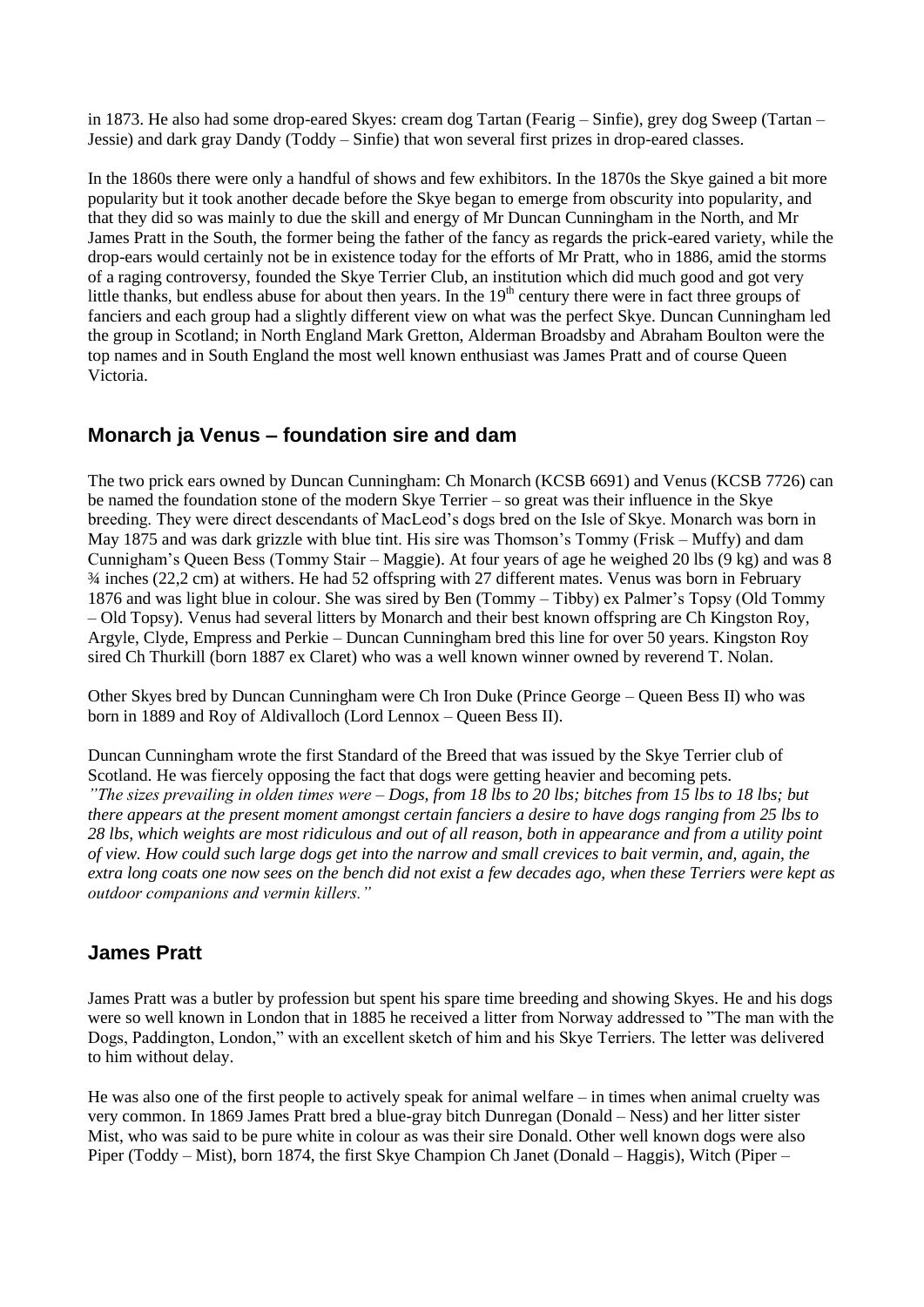Dunregan) and Boddach. It is claimed that Piper was the model upon which the Skye Terrier Club based its standard for the breed.

Boddach was trained to take letters to the post box, which of course was too high for him to reach, so he used to wait there patiently until some kind person put the letters into the box, only then returning to his master. Boddach's other duties included shopping. He would carry a shilling in his mouth and bring home a bag of eggs without cracking one of them; that is unless he spied a cat, whereupon all thoughts of duty flew out of his head! In the home he would collect the newspaper and carry various items to help his master with his chores, for example he could carry wine glasses one at a time by the stem.

On one occasion James Pratt loaned Donald and Boddach to a Bazaar to raise funds for the "Temporary Home for Lost and Starving Dogs". The dogs were instructed to sit on a table until eight o'clock at night. A note above their heads read "Skye Terriers Donald and Boddach are perfectly quiet and will gladly receive donations on behalf of their needy friends, the starving dogs of London. Lent by J.P." The princely sum of £7, a lot of money in those days, was realised. (excerpt from Sine Threlfall's book*, the World of Dogs Skye Terrier*)

Of James Pratts' dogs Sandy Grant (Ch Sam – Gretton's Quick), born 1879 was maybe of lesser value in his owner's eyes because he was a prick ear, but he was one of the most important stud dogs of his era and produced both drop and prick eared offspring. His sire was Mark Gretton's dog Sam who was a perfect dropear. Sam and his son Sandy Grant were beautiful golden fawn in colour but few if any of their offspring inherited the same colour. James Pratt's favourite Piper was white, drop eared male and a popular stud who produced at least 16 litters.

In the famous book "*Dogs of the British Isles*" (1886) by Stonehenge shows a drawing of Piper ja Sandy Grant. Sir Claud Alexander told about these Skyes in his article: "Progress of the Skye Terrier" that was published in Our Dogs. *"Sandy Grant well show the ideal prick-eared head; the ears are large, heavily feathered and set at exactly the desired angle, both in relation to each other and to the skull. Note also the immense power of the jaw and the length of the foreface. This dog had remarkable well-sprung ribs, and I hope my readers will make a careful study of this point, which has been much neglected by judges in recent years. In this respect Piper was not quite his equal, but he is shown in a better attitude to illustrate the correct slope and position of the shoulder. In handling a dog of this build it will be found that, when one puts one's hand on his withers, the points of the shoulder lie close together; this is another point which is often overlooked. Piper's long shapely neck should also be noted; his head, as I have stated in a previous article, was marred by a pig jaw which the picture clearly shows; but the clean fine skull, which is often lacking in drop-ears, is equally noticeable. Incidentally, although pig jaws are a disqualification, they do not seem to give breeders much trouble. Piper was used a great deal and rarely transmitted this fault, and I know several good dogs at the present time whose dams or grand-dams had it. In colour Piper was medium blue, and Sandy Grant a beautiful golden fawn with black ears, nose and muzzle, and the usual black "wolf-mark" on his tail. The colour has become extinct, but breeders should try to get it back; it was very much liked in the early days, probably because it nearly always went with the hardest, straightest and best coats. I have always said that Ch Adel Monk was the best dog of all time but Sandy Grant was almost as good; and, as an impressive sire, the latter had no equal.*

*Mr. Pratt's dogs, owing to the difficulties under which he laboured in keeping them, were never in coat, but lest those who say modern Skyes have too much coat be tempted to use them as an argument, there is a photograph of Piper's son out of Haggis, a bitch which was very much inbred to him. This dog, Ghillie, was my first Skye, and was never shown or even registered, nor had he any attention paid to his coat; he died young after serving one bitch, yet he became a pillar of the Stud Book, for in this litter were Mrs. Jacobson's celebrated Ch Cuthullin and Panda, which won some prizes for me and was the real founder of my kennel."*

James Pratt argued that the larger, long-coated, prick-eared Skye Terriers were created in the Lothians (southeast part of Scotland) and had nothing to do with the true Skye. His view had a number of supporters, who maintained that this type was completely unsuitable for work, whereas Pratt's smaller dogs were. Of course, his detractors countered with their own ideas.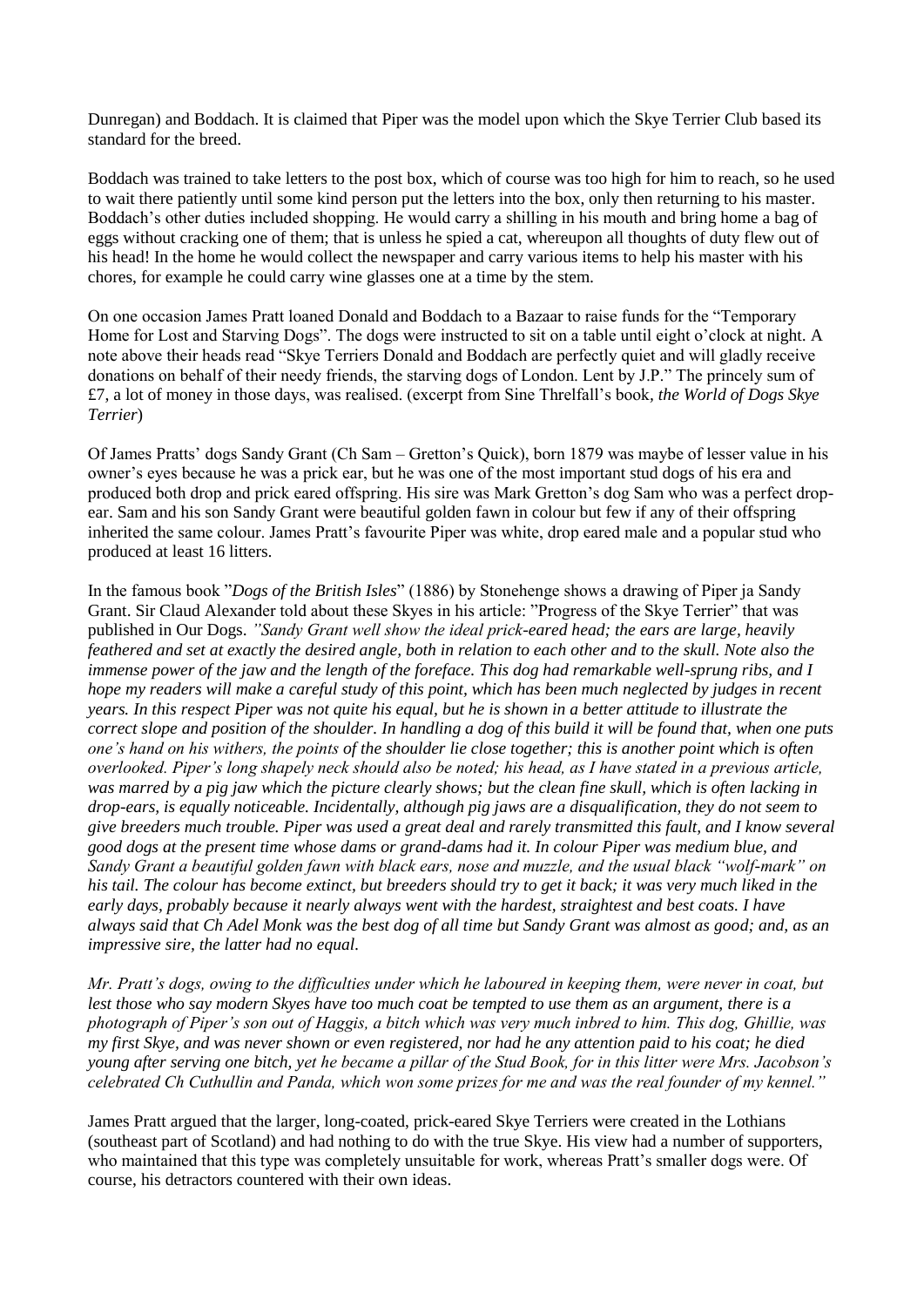James Pratt bred Skyes in various colours: grey, brown, blue, fawn and cream. His partiality was for creams and fawns, with black points. He even carried samples of hair with him from dogs he had bred and exhibited. Mrs Percy Adams had in her posssession a scrapbook maintained by Pratt from 1872 onward. It contained photographs and sketchings by its original owner.

James Pratt was granted an interview with the Royal Family and presented Queen Victoria with one of his Skyes.

### **On drop-eared bloodlines**

In the 19th century and also in the beginning of the 20th century there were some pure drop eared blood lines which bred true and were never crossed with prick-ears. However, after the World War I these pure drop-ear lines were lost because in order to save the breed breeders had to use those Skyes that had survived the war, regardless of their ear carriage. Pure drop eared blood lines were then mixed with prick-ears and exist no more. The following gives a brief overview to breeders that valued the drop-eared variety before the War.

At the end of the 19<sup>th</sup> century when James Pratt and Mark Gretton gave up breeding and showing, came Mrs Jacobson, who owned the drop-ears Ch Cuthullin (Ghillie – Zulu) and Wiry Floss (Ch Sam – Cloudy) as well as their offspring Lord Burleigh and Lady Burleigh. Mr J. Henderson began Skye Terrier breeding with a prick-eared bitch Sheila (Sir William Wallace – Wollaston's Tibbie) in 1884. Sheila had three drop-eared offspring: Jeannie Bhan, Lilt and Pairig. Jeannie Bhan's son, the drop-eared Nigger (sire Mark Gretton's drop Touper) was a popular sire and frequently appeared in many drop pedigrees. Lilt, a drop male, gained some class wins. He was owned by his breeder, J. Henderson.

After the death of Mrs Jacobson, the drop-ears fell on evil days, for Mr Henderson gave up showing, and they were left to tender mercies of Miss Bowyer Smyth and Sir Claud Alexander. Miss Bowyer Smyth had dark gray male born in 1892 MacStephen (Medoc – Molly Bawn). MacStephen and his sons, b. 1897 Merry Tom and Bertie (ex Australian Violet) were the only drop-ears exhibited at shows when even Sir Claud changed his attention to prick-eared Skyes. Merry Tom was an important stud, especially for drop-eared breeding. He had 13 offspring and nine of them were drops, including Ch Perfection, Markington Queen, Merry Thought, Markington Sunshine and Lassikin. The countess of Aberdeen, Mrs Hugh Ripley (kennel Markington) and Mrs Burns were the breeders who saved the drop-eared Skye from falling into oblivion.

One of the most important breeders was Mrs Hugh Ripley (kennel Markington) who favoured the drop-eared variety in her breeding program. Her drop-ears included Ch Winsome Boy (Monarch of Haddo – Lauriston Queen) who was dark gray in colour and was born in 1900. He produced 18 puppies of which 12 were dropears. The most important of his sons was Ch Piper Grey, owned by Miss Whishaw. Homebred True Grit (born 1903) was by Ch Perfection ex Sweetie. A litter by Merry Tom ex Joyful produced a litter that contained five drop-ears: Ch Perfection, Markington Queen, Merry Thought, Markington Sunshine and Oran. Markington Sunshine was a good producer. She had three litters by drop-eared studs: one litter by Ch Piper Grey, one by Ch Winsome Boy and one by True Grit. All puppies were drop-ears. Of these, only Precious-named bitch bred on. She had two drop-eared puppies by True Grit: Sunshine of Valclusa and Silver Watch, born in 1910. They were bred by Mrs Ripley. Ch Perfection was a big winner in his time and collected 15 CCs in his show career that lasted eight years. He produced a litter in the Countess of Aberdeen's kennels, the dam of the litter was Feuriach. This litter included the drop-ears Ch Bodach, Cromar Kelpie and Wee Wifie. Pretty Correct and Fairfield Fairie, both drop-ears, were by Ch Perfection ex Ballochmyle Bashful.

Ch Sweet Brenda, born in 1903 by Ch Adel Monk ex Zentha was bred by Miss Fitzgerald and owned by Miss Briscoe. She was thought to be one of the best drop-ears ever, especially because of her excellent harsh coat quality. Miss Briscoe was one of the few Skye breeders in Ireland.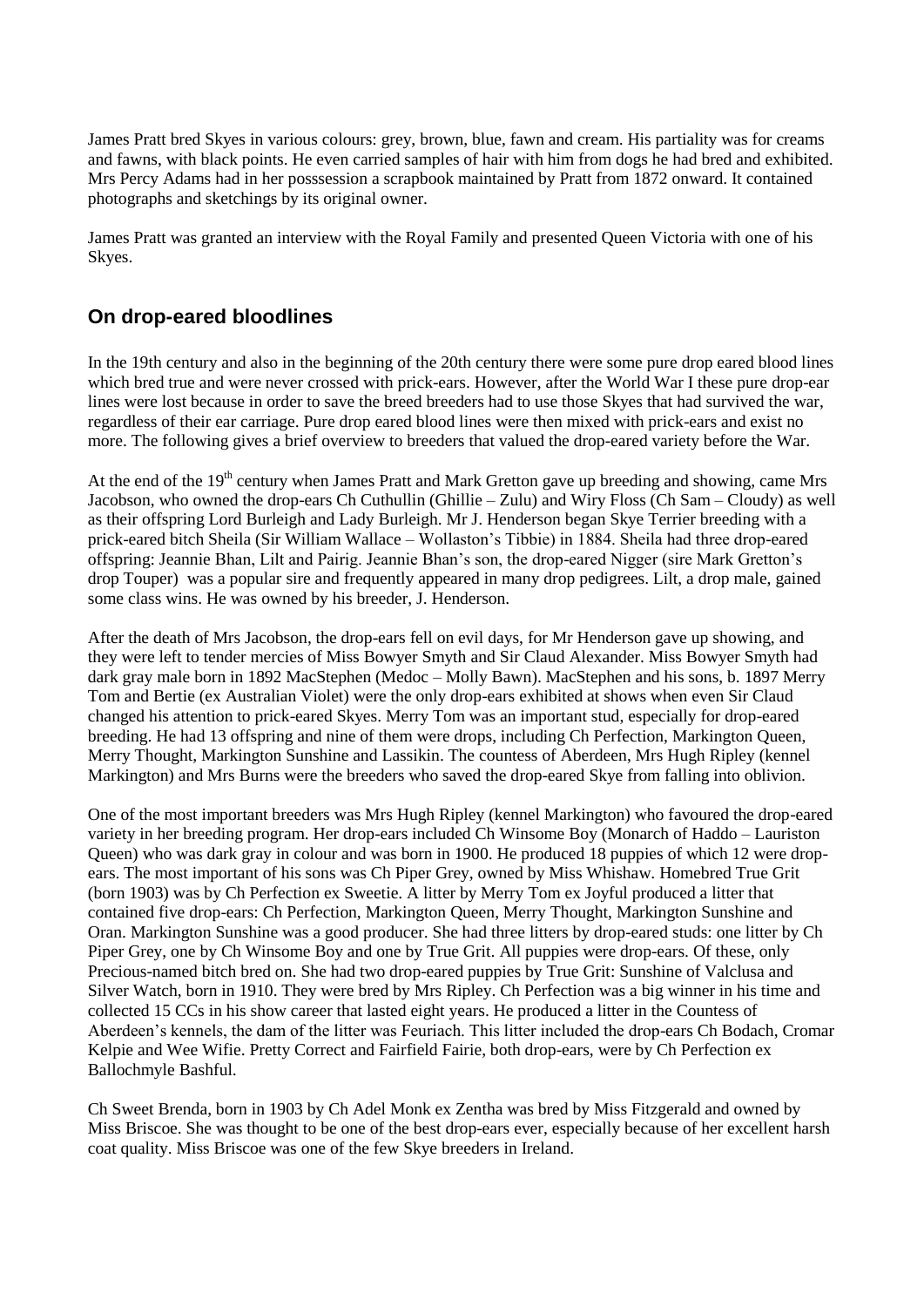Miss Alice Whishaw was well-known for her excellent drop ears. One of her best Skyes was Ch Piper Grey (Winsome Boy – Ballochmyle Basful), born in 1902 and bred by Mrs Victor Bosanquet. He was widely admired and had among his credits a CC at Crufts in 1905. His litter sister Fairfield Fancy produced a good litter by drop-eared Ch Chiel (Ch Wolverley Chummie – Mollington Molly). Another litter mate Grizel Gray got some nice wins. Piper Gray was an excellent producer. He sired 15 puppies and four of them finished Championship: Ch Little Brenda, Ch The Pied Piper of Valclusa, Ch Piper's Son and Ch White Fang. All of them were ex Ch Sweet Brenda, who was also a drop ear. Piper Grey's pedigree is heavily "drop-eared". His sire, dam, paternal grandsire and paternal granddam are drops as well as paternal great grandsire. No wonder all his offspring were drop ears. The most important of his daughters was Ch Little Brenda, who produced Moonlight, Stormlight, Silver Mist and Grey Chiel of Yoxford. All of them except Moonlight were drop ears. Ch Little Brenda was owned by Miss Whishaw.

The grey drop-ear Gillian Mhore was bred by the Countess of Aberdeen. He was born in 1901 and was by Merry Tom – Feuriach. Litter mates Ch Aberdeen Jock and Aberdeen Aileen (born 1909 by Aberdeen Loon ex Coulaig) were prick ears and did not produce drop offspring. The most famous of Aileen's offspring was Ch Warcloud (sire: Ch Chiel).

Miss Whishaw's drop ears include Sir Roderick (Gillian Mhore – Leezie Lindsay), Ellen Douglas (Oxford Lad – Highland Queen) and Titterhill Girlie (Duncan Wallace – Faygate). However, her most famous Skye was Ch Silver Cloud, a gorgeous silver bitch, bred by Mrs E.H. Edmondson. Silver Cloud was born in 1907 by Ch Piper Grey ex Betty of Derwent Bank. She had one puppy, Ch Snowcloud, whose sire was Ch Chiel. Despite her drop-eared parents Snowcloud had prick ears. Snowcloud's daughter Smoke Cloud (born in 1915, sire Twilight) continued the line in Miss Whishaw's and lady Marcia Miles's kennels. Smoke Cloud had three litters for Miss Whishaw. By Searchlight (Moonlight – Silver Lining) she produced a bitch Netherby White Heather and another bitch Sally owned by Meerend kennels. A litter by Moonlight ex Smoke Cloud produced cream bitches Sunlight and Suncloud, born in 1921 and a year before Sheila, White Smoke, Ratcliffe Lightning and Stokesay Beau. Sunlight's daughter Yasmin was a brood bitch in both Miss Whishaw's and in Lady Marcia Miles's kennels.

Miss Whishaw bred a lovely drop male Ch Grey Dusk (Moonlight – Ch Warcloud) whose litter mates were Ch Grey Cloud, Grey Dawn and Ch Greylight. Grey Dusk is in the pedigrees of many fine Merrymounts. Searchlight had a good litter with Cardie of Merrymount, for example Meg of Merrymount. Another Searchlight daughter, the cream Priscilla (dam: Yellow Cloud) was owned by kennel Peace Haven and was the granddam of the first Arreton litter born in the United States. In the mid-1920s miss Whishaw teamed up with miss Tatham and bred excellent Skyes for about ten years using the Southernhills prefix.

### **Countess of Aberdeen**

Ishbel Marjoribanks, the Countess of Aberdeen (1857 – 1939) became famous for a life-long career of social service, particularly for her accomplishments in improving the lives of women in Great Britain and in Canada. When living in Haddo House, Scotland, she had a large kennel where she bred, among other breeds, both prick and drop eared Skyes. Her ultimate favourites were drop litter brother and sister, Monarch of Haddo and Feuriach (Donald Munroe – Glasha), born in 1894 and bred by lady Tweedmouth. They were family favourites and lived in the house. They were inseparable all their life and when the 14-year-old Feuriach (from Gaelic meaning "Little Squirrel") was injured on a hunting trip and died of her injuries, her brother Monarch refused food and died of broken heart. A bronze statue of Monarch and Feuriach stands in the garden of Haddo House and a silver model in the dining room table. Haddo House is owned by the National Trust of Scotland and is open for public. For a Skye terrier fancier it is a must-see place when travelling in Eastern Scotland.

Some of the Countess's Skyes were the gray drop male Ch Gillie Glass, born in 1905, by Ch Bodach ex Millie who was entered in four shows and gained three CCs and Championship; the dark gray drop bitch Ch Buchan Meg, born in 1902 by Wolverley Duncan ex Royal Princess and gray prick male Ch Aberdeen Jock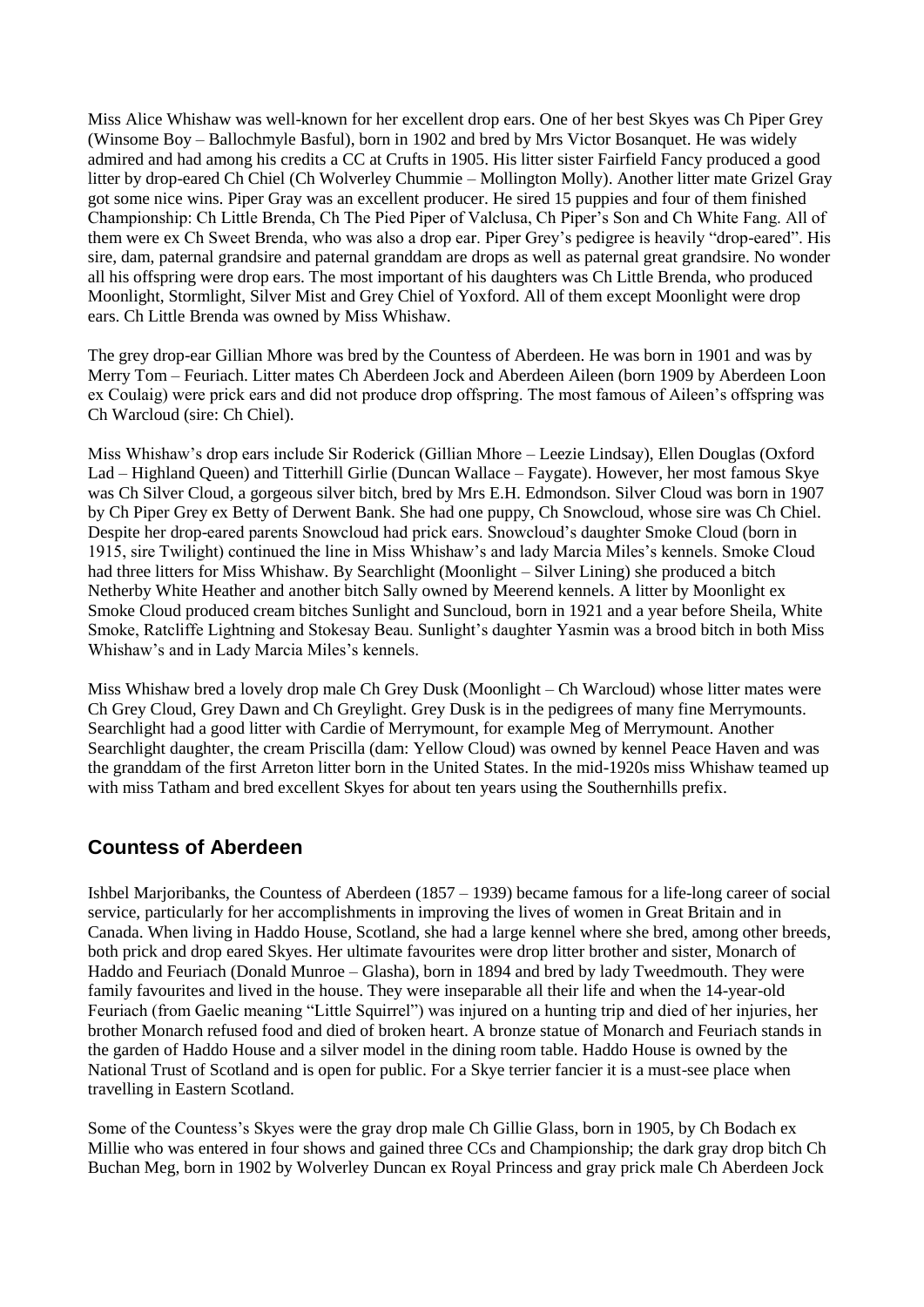by Aberdeen Loon ex Coulaig. The gray drop Ch Buchan Baillie (Angus Grey – Kelpie) was born in 1902 and his height at withers was  $9\frac{3}{4}$  inches (24,7 cm) and weight 27 lbs (12, 2 kg). His offspring included Ch Aberdeen Mike, Ch Ballochmyle Panda, Ch Aberdeen Noreen (ex. Wee Wifie) and Queen Alexandra's breedings Sandringham Morey, Sandringham Kelpie, Sandringham Minnie, all drop ears.

# **Sir Claud Alexander, Laird of Ballochmyle**

Sir Claud and Lady Alexander were one of the best known breeders of Skyes and Clydesdale terriers and owned the last known Clydesdales. Sir Claud's ancestors had created their fortune in India and purchased in 1776 the Ballochmyle Estate in Ayrshire, Scotland. Ballochmyle (from Gaelic beatach-maol "bare opening") was in those days the largest estate in the county. The first laird of Ballochmyle's (who was also called Sir Claud Alexander) sister, Wilhelmina, inspired Sir Robert Burns, the greatest poet in Scotland, to compose the poem The Bonnie Lass O'Ballochmyle. In 1899, after the death of the second laird of Ballochmyle (sir Claud's father) the family moved to Sussex but kept the Ballochmyle name for dog breeding. Ballochmyle House was rented until it was sold to Scottish Home and Health Department in 1938 and became a hospital. It was closed in 2000.

Sir Claud's first Skye was Ghillie (Piper – Haggis) who was bred by James Pratt. He sired one litter with a bitch named Zulu in 1881. In this litter there were Ch Cuthullin and Panda. A puppy by Panda ex Nellie Grant, Ballochmyle Tum Tum stayed at Ballochmyle and later sired Ch Ballochmyle Beautiful (ex Ballochmyle Charming) and Ballochmyle May Queen (ex Ch Ballochmyle Length).

Ch Young Rosebery (Walter Scott – Crombie's Nellie) was a gorgeous dog but he had one big fault: an ugly tail curling over his back. However, he was trained to carry his tail correctly in the show ring and won easily five CCs. His daughter Ballochmyle Rosemary (ex Ballochmyle Molehill) had a few litters in the Countess of Aberdeen's kennels.

Some well-known Skyes belonging to the Alexanders were Ch Wee Mac of Adel (Ch Wolverley Chummie – Little Molly) who won the Group at Crufts in 1907, Ch Sally Scott (Ch Walter Scott – Mary Queen of Scots), Ch Ballochmyle Abbess (Ch Adel Monk – Coulaig), Ballochmyle Brilliant (Sandy Gibson – Daisy II), Ch Laird of Ballochmyle (Ch Wee Mac of Adel – Lass of Ballochmyle), Ch Ballochmyle Lightning (Searchlight – Cardie of Merrymount), Ch Wolverley Wallace (Wolverley Roe – Peterkin's Florrie), Ch Ballochmyle Length (Sandy Scott – Lomond Lass), Ch Olden Times (Royal Prince – Bara) and Ch Miss Billee (Ch Iron Will – Adel Trixie).

Abraham Boulton was one of those colourful characters who seem to crop up from time to time in canine social history. He was the original owner of Accrington Wonder. Boulton was a very large man adorned with a flowing white beard that fell below his waist. One gets the impression that he was a bit dishevelled, an inference corroborated somewhat by the way he presented his dogs. Apparently, Wonder always entered the show ring ungroomed and sat on old newspapers on the bench. Despite this, he did quite well in the ring, winning against stiff competition. The story goes that one day Boulton was in dire financial straits and therefore sold Wonder, at age ten, to the Alexanders. Lady Alexander tidied him up and gave him a new lease on life, and he continued to win for a number of years. Sir Claud Alexander gave Wonder this credit: *"Certainly he had no faults, but was not quite as powerfully built as Sandy Grant and Adel Monk, he was the very smartest dog in the ring; ideal ears and tail, medium size and he moved like clockwork – his record as a sire and in the show ring gives him some claim to being the best Skye ever."*

Sir Claud wrote several articles, letters and essays about Skyes. He was considered the greatest living authority on Skyes. The owner of Talisker kennels, Mrs Marjorie T. Adams had said that all she had learned about Skyes was from Sir Claud. In one of Sir Claud's articles about Skye Terrier (1906) advice is given to novices interested in showing. "*Learn the points of the breed thoroughly before you think at all about coats. When you have got the right dogs, feed them well, house them well, exercise them well; the coats will take*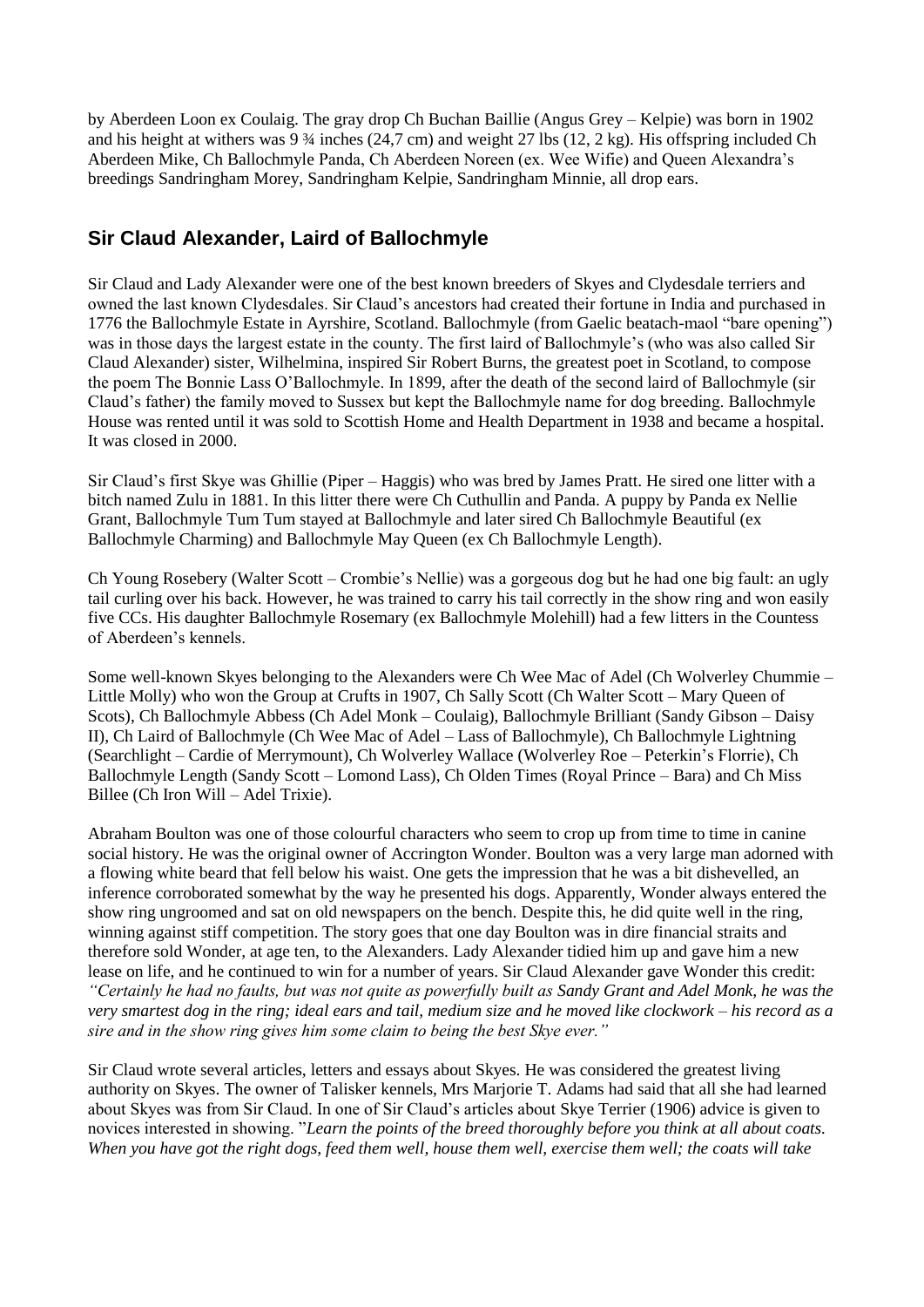*care of themselves (always provided you are not incessantly breaking them with brushes and combs), and prizes galore will be added unto you.*"

Ballochmyle kennel first housed both drop and prick eared Skyes but later on focused on prick eared variety only. Sir Claud firmly believed that it was wrong to mate drop eared Skyes to prick eared ones because these matings would produce flop ears. In fact he hoped that the drop ears became extinct because he felt that the breed would never be numerous enough to stand two varieties.

The family also had a private zoo that had a large variety of animals from bisons to owls. The railings were later used for their daughter Wilhelmina's (Mina) kennel when she began breeding Skyes under the prefix Faygate. Sir Claud was very interested in all kinds of animal breeding, and they had prize cattle, show cats and several breeds of horses.

Sir Claud Alexander, 3rd laird of Ballochmyle, died in 1947. He was the chairman and secretary of the Skye Terrier Club almost half a decade.

### **Breeders in the 1800s**

Mrs H.S. Freeman bred both drop- and prick eared Skyes with excellent results. She had a popular stud Alister (Ch Walter Scott – Crombie's Nellie) who gained 2 CCs and Lorne Lassie (Young Prince – Todd's Bessie) who won the CC at Crufts in 1902.

The silver bitch Broomfield Lassie (Tar – Broomfield Duchess II) was owned by Mr T. Young was in Sir Claud Alexander's opinion one of the best bitches he had ever seen. The reverend Thomas Nolan was an important breeder and fancier. His best Skye was Ch Kingston Roy (Ch Monarch – Venus), bred by Duncan Cunningham in 1881. Other dogs of importance were Ch Kingston Tory, Ch Claret, Ch Thurkill and Ch Tackley Roy.

Miss Briscoe had also prick-eared Skyes in Ireland. Miss Chummie, a gray bitch was born in 1904. Her sire was the famous Ch Wolverley Chummie and dam Molly. She did well in the show ring. Valclusa Boy was bred by Mrs Hughes (Wolverley). His sire was Iron Leader and dam Wolverley Mopsey. In a kennel review that appeared in Our Dogs in 1907 it is said that Valclusa Boy was terribly handicapped in 1905 when a child cut off all his hair!

The Hon A. Jocelyn, (Countess of Roden), Lady Marcia Miles's mother, kept a large kennels of Skyes that had over 50 inmates. The best of her breedings was Ch Prince Donard, whom she later sold to William Millar, the owner of Prince Donard's famous sire Ch Walter Scott. Some other well-known Skyes from the Countess's kennels were hugely popular stud Sir Wallace, born in 1897 and litter mates Pamela Wallace and Ursula Wallace, born in 1901 by Sir Wallace ex Veronica Duncan.

William Millar bred excellent prick eared Skyes in his kennel Scott. Blue-gray male Ch Walter Scott was born in 1896 and was one of the most popular studs in his time. He was by Jonnie ex Florrie. Walter Scott produced Ch Young Walter Scott, Ch Sally Scott, Liz Scott and Highland Queen. Their dam was Mary Queen of Scots (Sandy Scott – Lomond Lass). Highland Queen in turn was the dam of Ch Ellen Douglas, whose descendants include the well known drop eared champions Ch Stormcloud and Ch Highland Lad. Ch Prince Donard and Ch Sir Edward (Sir Wallace – Deborah Duncan) were popular stud dogs. They were bred by Mrs Jocelyn and owned by William Millar.

Agnes Wilmer bred a few litters in her **Yoxford** kennel. Well known winners were the drop Ch Young Ivanhoe of Yoxford (Dougal Dalgetty – Lass of Ballochmyle), Yoxford Longfellow (Yoxford Wonder – Yoxford Lassie) and Ch Yoxford Jacobite (Cheyne Jan – Wendy of the Greenway). Agnes Wilmer wrote a small booklet *The Skye terrier: His coat management and his preparation for the show bench* published in 1907. This book is nowadays extremely rare.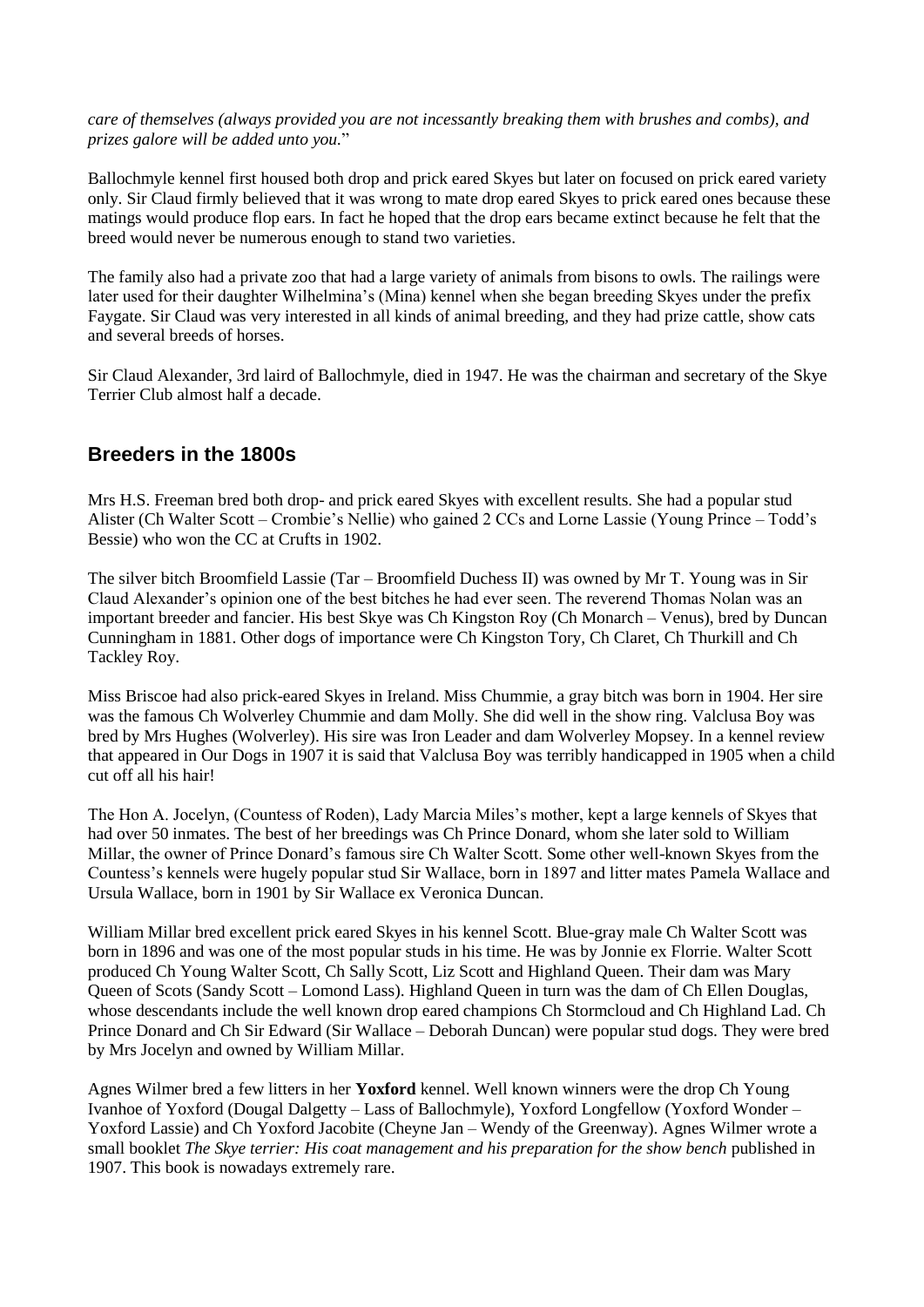# **Wolverley**

In 1892 Mrs Hughes established Wolverley kennels. She was married to a wealthy textile manufacturer and had excellent means of funding her hobby. She had luxurious kennels that had wall to wall carpets so that not one hair would break from the coats of her precious Skyes. Leighton wrote: "It was to Wolverley kennels that one had to go to see what the Skye Terrier in show perfection was really like" and added that her Skyes were "of almost unbelievable beauty and quality." Mrs Hughes was referred to as the Queen of Skye. The kennel staff cooked meals for the dogs in the kennel's own kitchen and the coats were treated with the famous Wolverley oil. Its recipe was a well guarded secret. Years after Mrs Hughes' death Lady Miles received the recipe from Ethel McCheane.

The star of the kennel was of course Ch Wolverley Chummie, born in 1899 by Ch Wolverley Jock ex Wolverley Rosie. The foundation sire and dam Ch Monarch and Venus appear several times in his pedigree. Wolverley Chummie was unbeaten in shows. He was entered to 29 shows and won 27 CCs which makes him the breed record holder even today. Chummie was thought by many to be the ideal Skye terrier – although he was slightly larger than what was described in the first breed standard. Chummie weighed 26 lbs (11,8 kg) and was 9 ½ inches (24 cm) at withers.

Tom Horner states that Mrs Hughes was the most successful breeder at the turn of the century. In the Ladies Kennel Association show in 1900 the judge, Charles Hopton wrote: Here are the finest array of Skye Terriers in the world. I saw paraded before me a class of twelve bitches under twenty pounds that for soundness and type can never be surpassed. Here is breed type encased in truly sound bodies. Most of the coats were of excellent quality with profuse undercoats. Mrs Hughes had the distinction of winning three times the prize for Champion of Champions with Wolverley Duchess (Wolverley Fitz – Wolverley Bogie), Wolverley Roy (Ch Wolverley Jock – Wolverley Rosie) and Wolverley Jock (Ch Laird Duncan – Wolverley Cronie). The first of the trio to win this supreme triumph was Wolverley Duchess at the Ladies' Kennel Association show in 1896, and, by command Mrs Hughes was presented to the Princess of Wales (later Queen Alexandra). Duchess being a bitch of character had already snapped at one of the judges and Mrs Hughes was very apprehensive of the way it might respond to the royal caresses. But Duchess behaved well and allowed the Princess to handle her without problems.

# **Adel**

Ethel McCheanen kennel **Adel** cooperated with Wolverley and bred some wonderful Skyes. One of her first Skyes was Ch Iron Will, a gray dog born in 1895 by Iron Monarch ex Dame Dorothy. Miss McCheane owned the widely admired Ch The Adel Monk (Iron Token – Dowager Duchess) as well as Ch Adel Victoria, Ch Wolverley Nanette, Ch Adel Bridget and Ch Chummie's Lad of Adel. The famous Ch Wolverley Chummie was obtained by Miss McCheane in1903 and continued his show career until 1909. When Chummie died in 1911 his body was presented to the Natural History Museum in London.

# **Rosslyn Bruce**

The reverend Rosslyn Bruce (1871 – 1956) was a colourful figure and a great animal lover. He became acquainted with Skyes when he lived with his uncle William Skene in Edinburgh in 1887. William Skene's father was James Skene who was a close friend to Sir Walter Scott. Rosslyn's uncle was a historian and had many visitors from literary circles, including Compton MacKenzie who wrote many stories about the life in the Highlands. BBC:s popular drama series Monarch of the Glen is loosely based on Compton MacKenzie's writings. Since childhood, Rosslyn Bruce had loved animals and in Edinburgh he had quite a collection in his uncle's garden, including a Skye bitch named Rona (Ch Old Burgundy – Brown Sherry). Rona was only five weeks old when se came to Rosslyn's property and cost 35 shillings.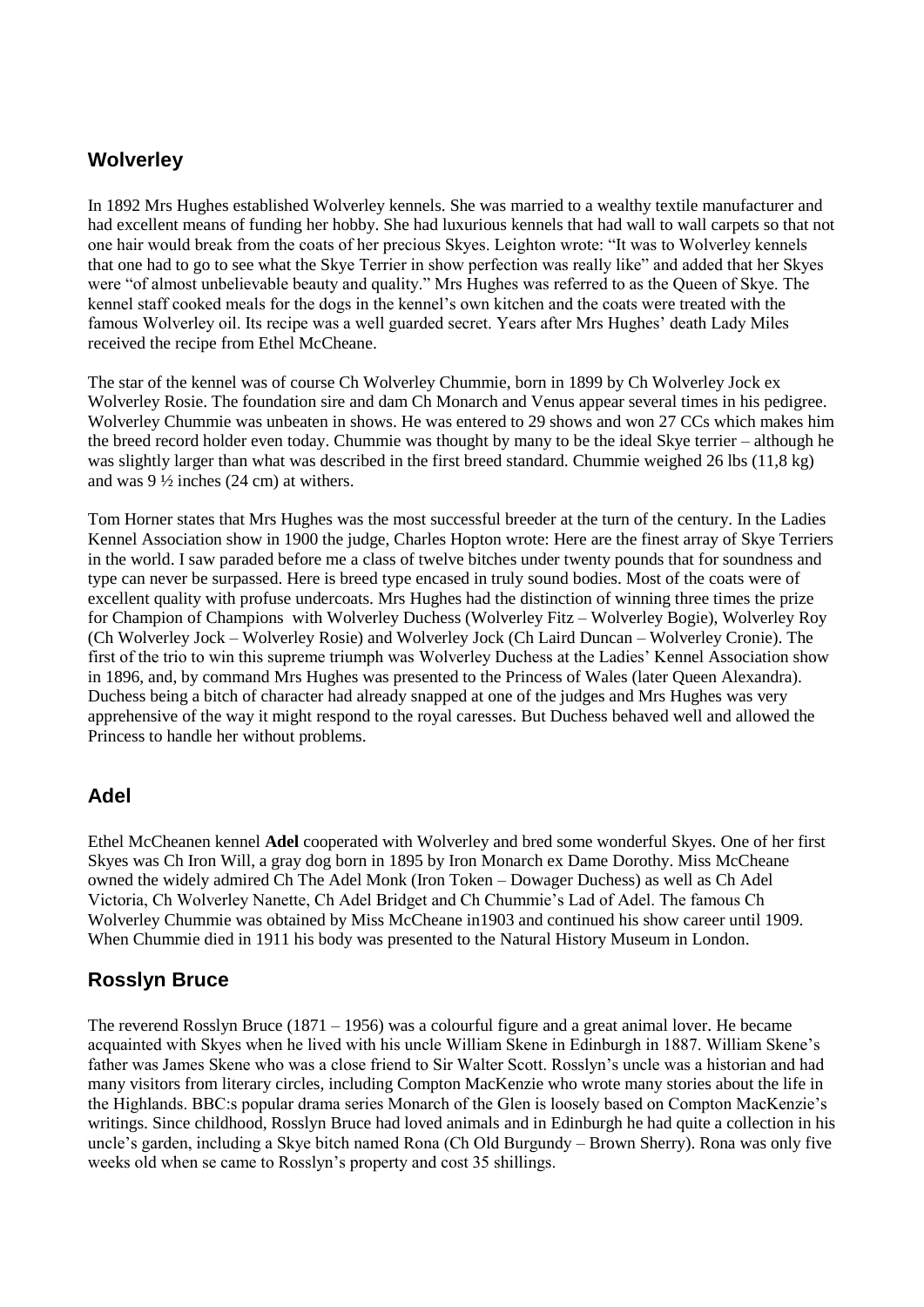From Edinburgh Rosslyn moved to Oxford University where he continued keeping animals although the rules prohibited dogs in the campus. As a protest Rosslyn went and rented a cow! Finally he was permitted to keep his pets in the area. Queen Victoria wanted a daughter of Rona and asked Rosslyn to the court. Rona was in heat so Rosslyn did not consider it proper bringing her, so he took the sire of the litter, Lord Lennox (Caesar – Princess Maud) with him. When he entered the palace he was told to bow to the queen but say nothing until spoken to. When the Queen arrived, Rosslyn let Lord Lennox loose so that the Queen could see him better. The Queen smiled but said not a word. The dog went to her so the Queen petted him. After that Lord Lennox went to explore the ground and inspected the big flower arrangements. Rosslyn prayed fervently that Lord Lennox would not lift his leg on the Queen's flowers! Luckily his behaviour was impeccable. The Queen thanked Rosslyn for his visit and said that she would very much like to have this bitch. Then the meeting was over – and Rosslyn never got a chance to explain that he brought a male dog! In 1891 Rona whelped a litter under Rosslyn's bed and one of the puppies, Rona II was sent to Queen Victoria. Sir William Nicholson's famous woodcut "H.M. The Queen" portrays the Queen with her beloved Rona II. This drawing was donated to the Dog Museum of America by Walter Goodman.

Rosslyn Bruce's family was a group of interesting people. Captain Scott who with his men perished when trying to conquer the South Pole was married to Rosslyn's sister Kathleen. Rosslyn gave very colourful names to his children: – Merlin, Rhalou, Erroll, Verily and Lorema. When Merlin was born, one of the time's celebrities and well known Skye friend Martin Harvey came to visit he brought a gift – a Skye puppy who was a daughter of a dog Rosslyn had sold him. All his life Rosslyn was a dog enthusiast and his favourite breeds were the Skye and Smooth Fox Terriers. In addition, he bred exotic birds, goats and different coloured mice. His daughter Rhalou Kirkby Peace continued her father's career as a Skye breeder and bred some nice specimens in her **Kirkby** kennels. (Rosslyn claimed that he invented the name Rhalou from the name of the place where he served during the War: Royal Horse Artillery Liverpool Ordnance Unit!) Rosslyn Bruce's biography "*The Last of the Eccentrics*" gives an interesting insight to a lifestyle that does not exist any more.

### **The first Breed Standard**

The first breed standard was issued by the Skye Terrier Club of Scotland (founded 1890) and it was also accepted by The Skye And Clydesdale Terrier Club.

The standard first gave a description of Skye Terrier characteristics:

*"Wherever there are rocks, dens, burrows, cairns, or covers to explore, or waters to take to, his services should be called into requisition. The smallest of all the useful terrier tribe, the lowest set, the longest in body, the strongest proportionately in legs, feet, jaws, and chest, the most muscular and flexible in his whole frame, the best protected against weather, injury, or foes, with an unequalled acuteness of sight, scent and hearing, and unrivalled alacrity of action, and an indomitable pluck, he is possessed of pre-eminent qualifications for his special work. He needs only to have it put before him to prove that he is imbued with the spirit of his native master, who when taken from his hill to the battlefield and told: "There's the foe; he has nae thought but how to*

*Kill twa at a blow."*

*No kennel can be complete without him.*

*As a domestic watch and pet companion he is unsurpassed. Centuries gone by he was 'greatly set up, esteemed, taken up, and made much of'; and down to more recent times even 'a duchess would almost be ashamed to be seen in the park unaccompanied by her long-coated Skye.' To the present day he remains as unchanged as any variety of the canine race, and has certainly lost none of his merits or attractions. Exceptionally clean and sweet, less dependent on exercise than any other, his delicate sensibility, shrewd sagacity, exclusive attachment, and devoted courage, combined with his elegant form, graceful attire, and aristocratic air, render him, during his brief day –*

*A thing of beauty and a joy for ever."*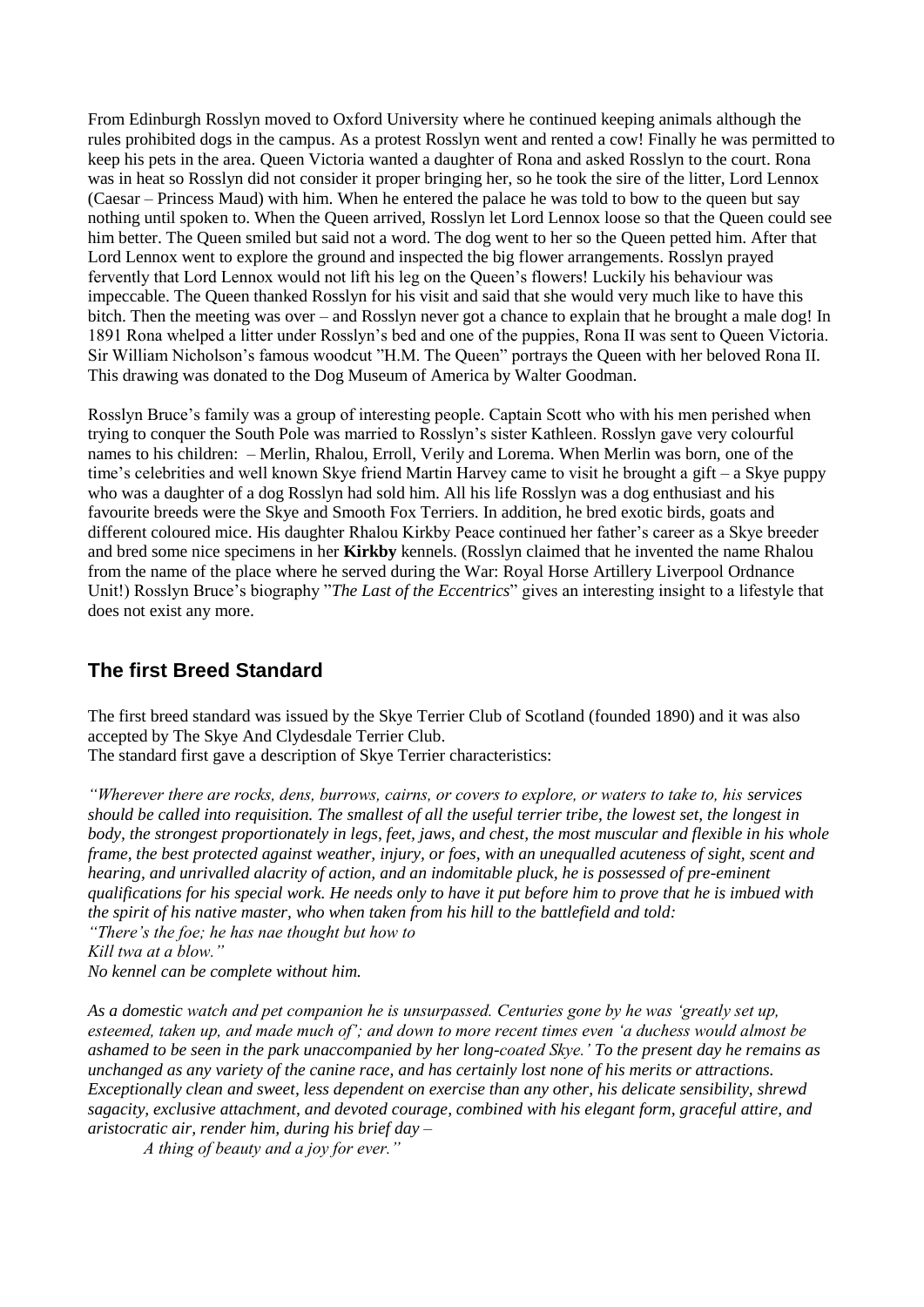The Standard gave the ideal measurements for a Skye Terrier. Dogs should be 9 inches at withers (about 23 cm), length from back of skull to root of the tail 22 1/2 inches (57 cm), head from muzzle to back of skull 8 1/2 inches (21,6 cm) and the tail from the root to the last joint 9 inches (23 cm). Total length: 40 inches (101,6 cm). Bitches half an inch lower and two and half inches shorter in proportion so the total length for a bitch was 37 1/2 inches (95,25 cm). Ideal weight for a dog was 18 lbs (8,1 kg) and for a bitch 16 lbs (7,2 kg). The Standard emphasises that a dog can not weigh over 20 lbs (9 kg) or less than 16 lbs, and a bitch should not be over 18 lbs or under 14 lbs (6,3 kg).

#### **Size, height with length and proportions**

10 inches high  $= 5$  p. 9 inches high  $= 10$  p.  $8\frac{1}{2}$  inches high = 15 p. Maximum points for height  $= 15$  p. Scale for bitches one-half inch lower throughout.

#### **Head**

Skull and eyes  $= 10$  p. Jaws and teeth  $= 5$  p. Maximum points for head  $= 15$  p.

**Ears** (Carriage, with shape, size and feathers) = 10 p.

#### **Body**

Back and neck  $= 10$  p. Chest and ribs  $= 5$  p. Maximum points for body  $= 15$  p.

**Tail** (carriage and feather) = 10 p.

#### **Legs**

Straightness and shortness  $= 5 p$ Strength  $= 5$  p. Maximum points for legs  $= 10$  p.

#### **Coat**

Hardness= 10 p. Lankness  $= 5$  p. Length  $= 5$  p. Maximum points for  $\text{cot} = 20 \text{ p}$ .

#### **Colour and condition** = 5 p.

Total  $= 100$  p.

Disqualifying faults were over or undershot mouth and doctored ears or tail. It was also mentioned that no extra value was given for greater length of coat than 5 ½ inches. To be commended the dog had to obtain at least 60 points and a special should obtain at least 75 points.

Sir Claud Alexander criticized the Standard's weight limits: "*It is a well-known fact that age weighs, and a dog who weighs 18 lbs. At two years old will probably weigh 28 lbs at five. Added to this a weight standard always must tend to the glorification of weeds, at the expense of heavy-boned and muscular Terriers which we want to encourage. As a substitute for this weight standard, I should like to see all dogs over eleven inches at the shoulder and bitches over ten absolutely disqualified; but I fear this suggestion would entail the retirement of many winners into private life and would be proportionately unpopular.*"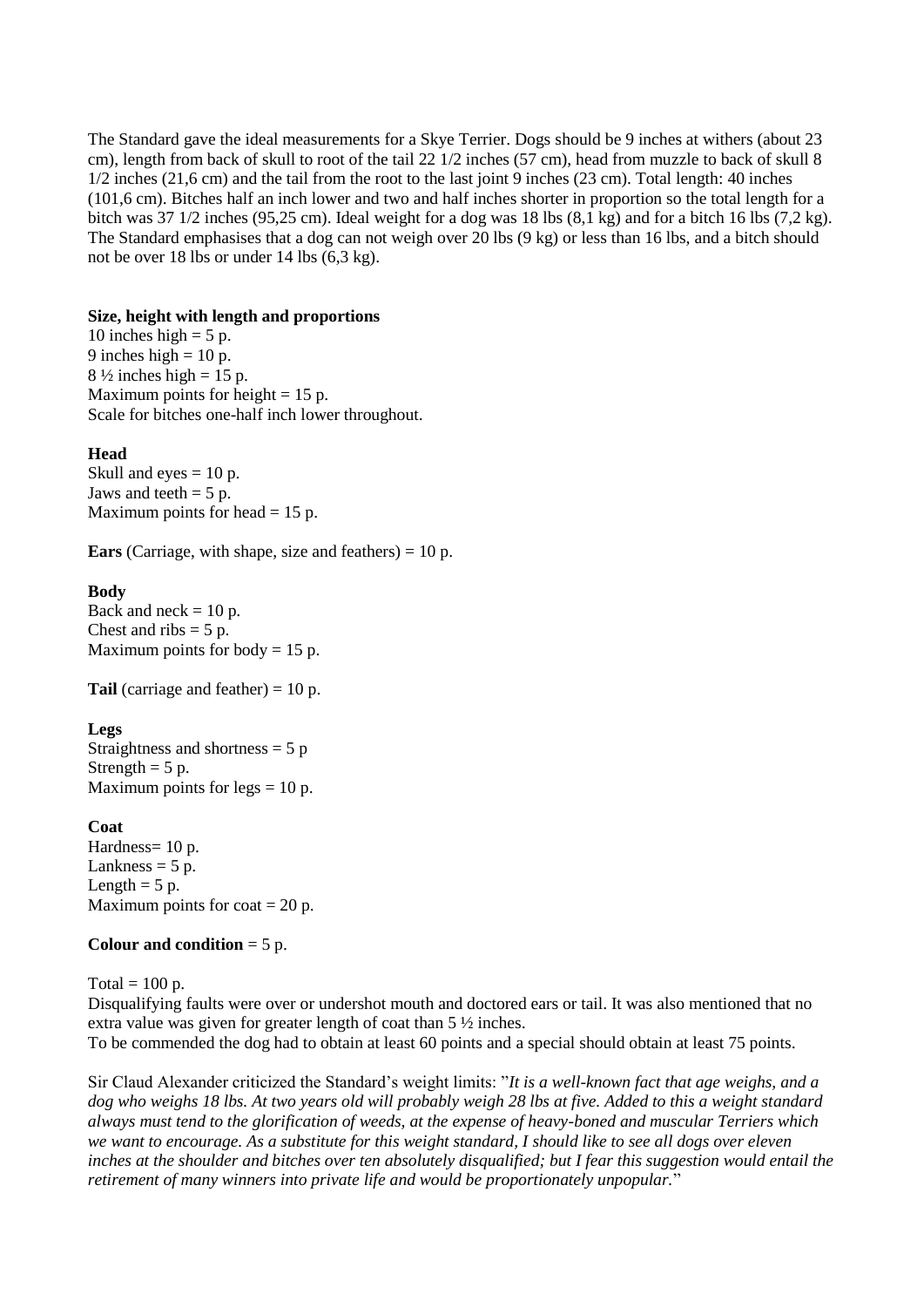The reverend D. Dobbie, who was the honorary secretary to the Skye Terrier Club of Scotland stated that *"In judging Skye terriers I should put lowness and length first; head, chest and shoulders second; coat third; level back fourth; all other points being inferior and subordinate. Most of the older judges decide by length of coat alone – a most deceptive and injurious standard – the coat concealing faults and becoming softer the longer it is, and encouraging untypical breeding – 5 ½ inches of coat is ample."*

### **From ca 1900 to post war years**

The Manchester dog show in 1902 had an entry of 102 Skyes and the London show in the same year had 129 Skyes. In 1904 the breed was divided into prick and drop ears so that both varieties had their own sets of CCs. The breed stayed divided until 1922.

However, before the first World War there was considerably less interest in Skye Terriers, partly because new breeds came into spotlight, for example the Cairn and the Westie, but perhaps also because people were not interested in taking care of the even longer coats. 152 Skyes were registered in 1902 – only 31 Skyes in 1922. During WWI (1914-1918) breeders could keep only a few dogs in hope that they would survive to see the end of the war. It was not until the 1920s when new enthusiastic breeders took up breeding Skyes and there was a rekindled interest in Skye Terriers.

### *1920 – 1950*

After the WWI the dog population in Britain was of varying quality and a lot less in numbers than what it had been in the beginning of the century. Skyes had lost their position as the favourite of the Terrier Group and only 20 or 30 puppies were born yearly. However, once again breeders began working hard for the benefit of the breed and the number of Skyes was steadily increasing until WWII ended this development.

Miss Alice Whishaw describes how low the breed had sunk in her report from the Kennel Club show in 1926: *"I was sorry to find the quality of the exhibits so far below standard and breeders will really have to study the correct points to aim at when mating up their bitches. When I think of dogs that used to be shown before the war, the deterioration is most apparent. Heads and eyes are the points in which almost every exhibit failed: heads are losing all true Skye character and becoming short in muzzle and coarse in skull. I belive some exhibitors (even those that have shown long enough to know better) admire what they call "the square head". When this is the case, my advice to them is to keep their dogs at home and not ruin the breed by showing and breeding from them. The perfect head is fine in skull and long and powerful in foreface and breeders would do well to visit the Natural History Museum, at South Kensington, and study Ch Wolverley Chummie. I hardly think many people would question his right to be considered the most perfect Skye that has ever lived. Eyes are another pitfall apparently: there was not a dog in the show with really dark eyes and the majority had very light and very round staring, ugly eyes, which gave quite a foreign expression. Bodies and ears were, on the whole, good, as were coats. Fronts need improvement, and exhibitors should try to get their dogs more used to being handled as that is chiefly what is making Skyes unpopular. "* She ends her report by shortly commenting the entry. The winner of the day was Luckie Faith. A new club, The Skye Terrier Association, was founded in 1924 and there were about 40 members at that time. The Countess of Aberedeen was elected the first President and Lady Frances Balfour as the vice-President. Mr Robert Leighton, well known for his dog books, was the first Chairman. Miss Ethel McCheane

### **Merrymount**

In this era between the two World Wars, the best known Skye kennel in the world began its breeding work. This was Merrymount, owned by Lady Marcia Miles. It can be noted that she chose the name as early as in

(kennel Adel) was chosen as the Secretary and Mrs Ellerbeck as the Treasurer.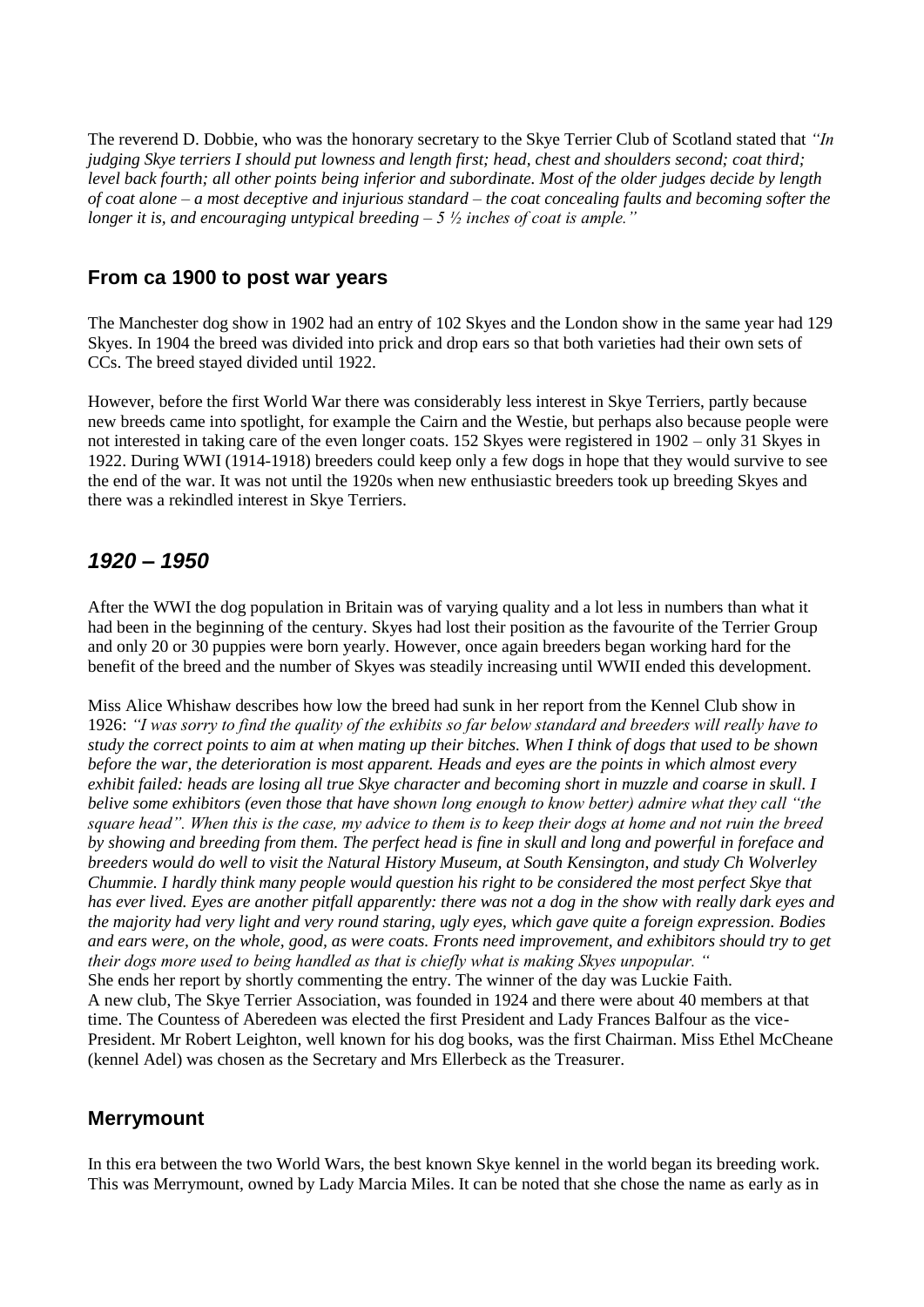1906 but did not start breeding until the 1920s. Lady Miles grew up with Skyes. Her mother, the Hon. Mrs Jocelyn, Countess of Roden, bred Skyes with some success and had large kennels. However, Lady Marcia was most inspired by the leading kennel of the 19th century, Wolverley, and greatly admired their superb Skyes. She vowed that some day she too would bred Skyes that could match the Wolverleys in quality. In 1924 Lady Miles, who at that time was still Miss Marcia Black, judged a silver drop-eared Novice dog, Grey Dusk (Moonlight – War Cloud). This dog was bred by Miss Whishaw. Lady Marcia wrote in the Kennel Gazette that it is odd how a dog of such high quality can still be shown, at two years of age, in the Novice class. She concludes that the reason must be his drop ears: even though his ears were perfect, this type of ear carriage was not fashionable any more. Miss Black awarded Grey Dusk Best Dog and later in the year purchased him. Grey Dusk proved to be a great producer: in his litter ex Meg of Merrymount, born in 1925, there were the drop Jean of Merrymount, dam of four champions, and Piper of Merrymount who was exported to Germany and was an influential stud in kennel v.d. Heiligen Brucke. A litter by Grey Dusk ex Yasmin contained the important bitch Mystery of Montana (born 1926) who in turn produced Fiaray, Ch Prince of Quarrydale, Flora of Quarrydale, Hector of Gael, Diable of Peace Haven (formerly Jeannie of Gael) and Willie of Gael – all successful Skyes. Flora of Quarrydale was one of the most important brood bitches in Merrymount. Mated to three different studs, she produced 33 puppies. Ch Bill Merrymount gained his champion title at only 18 months of age. Ch Southernhills Smoke Cloud won Best of Breed four times in 1935 and Silver Merrymount won a CC in Birmingham. Ch Silver Rose was entered to only two shows in 1935 and won both times CC and BOB, at Crufts and in Glasgow.

The first champion bred by Merrymount kennel was Ch Chummie of Merrymount (born 1930) and the second champion his son Ch Rip of Merrymount (sire of Silver Lass). Ch Silver Lass of Merrymount was amongst the best three when choosing BIS in Scottish Kennel Club show in 1937. Ch Murdie and its sister Ch Silver Lass of Merrymount were bred by Mr Millar of Paisley, but their sire was a dog bred by Lady Miles, Ch Rip of Merrymount. Silver Lass (born 1935) won 8 CC:s in the U.K. and gained Belgian and French Championship. Murdie, Silver Lass and Int Ch Goldmine of Merrymount were exported to the French de Luchar-kennel in the 1930s. Ch Chummie of Merrymount exists in almost every Merrymount pedigree. He sired 30 litters and his offspring were successful all over the world.

Merrymount kennel bred or owned over 100 champions. 29 of these were U.K. champions. Merrymount kennel owned to top producing dam (number of U.K. champions produced) Merrymount Sunset who had 7 U.K. champion offspring- a remarkable achievement in any breed. There were several large Skye kennels in the 1930s but Merrymount was by far the largest. Promising puppies and youngsters as well as fully coated show-quality adults were always available for sale. In its heyday it was almost impossible to beat the Merrymounts in the show ring. In an advert dating from 1935 stated that of the 10 CC:s available for Skyes, Merrymounts won eight. In addition, Merrymounts were entered to five shows with no CC:s and they won BOB at every occasion.

When WWII ended, there was real shortage of everything in the U.K. and breeders had to work really hard to keep their bloodlines alive. Petrol control prevented travelling to shows and only a small number of shows were arranged in the first postwar years. Despite the extra difficult conditions, serious breeders continued. After the war there were only two dogs owned by kennel Merrymount: one dog and one bitch. The bitch was the beautiful Agatha of Merrymount (born 1940) by Ch Rip of Merrymount ex Ch Silver Merrymount. She was a full sister to Int Ch Silver Lass of Merrymount, Ch Murdie and Ch Silver Maid of Merrymount. The only dog was Wonder of Merrymount, living with a friend. It took five years to achieve the pre-war quality but the results were worth waiting for. On the 24<sup>th</sup> of April, 1948 a litter was born that was to be known world wide as the "Wonder-Beetle"-litter and almost every Skye today descends from dogs born in this litter.

### **"Wonder-Beetle"-litter – the foundation of modern Skye**

The sire of the litter was Wonder of Merrmount who was born in the last litter sired by the famous Ch Chummie in 1941 (ex Ch Silver Merrymount). The dam was Merrymount Beetle (by Ch Challenger of Meerend – Rebecca of Merrymount). There were five puppies in the litter: GB & AM Ch Merrymount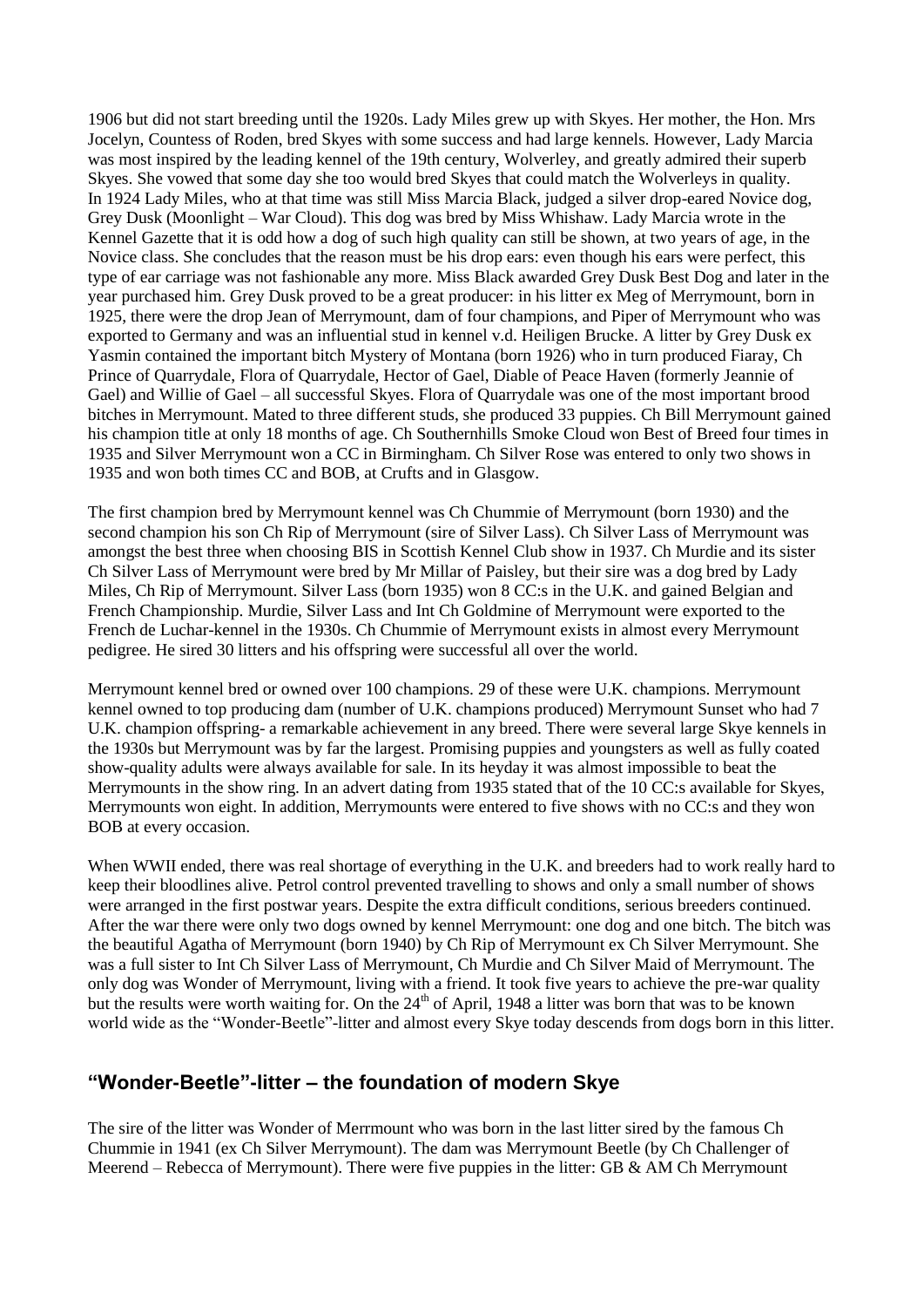You'll Do (of Iradell), Ch Merrymount Sunset, F Ch Merrymount Moonbeam, Can Ch Merrymount Silver's Chum (of Talisker) and Merrymount Chum's Lass. Lady Marcia kept the bitches Sunset and Chum's Lass.

Ch Merrymount Sunset is one of the most important brood bitches in the history of the breed. She won eight CC:s but her achievements in the whelping box were far more remarkable than her show wins: she produced 12 champions in five litters. Her champion offspring were: Merrymount Wot No Sun (by Ch Merrymount Happy Jack), Baron, Sun Chariot, Going Up, Sungleam (by Ch Challenger of Meerend), Sun Wise, Nizefela, Setting Sun, Sun Down (by Ch Gavin of Culsh), Mid-Day Sun (by Merrymount Albert), Old Andy and Sunflower (by GB&Am&Can Ch Rhosneigr Redoubtable). What is even more remarkable is that three of these champion offspring were drop ears: Merrymount Sungleam, Sun Chariot and Sun Down. Several of Sunset's offspring were exported to Europe, the United States and Canada. Mrs N. Clarkson Earl purchased the following offspring: Am Ch Merrymount Nizefela of Iradell, GB&Am Ch Merrymount Old Andy of Iradell, Merrymount Sun Wise of Iradell and Am Ch Merrymount Setting Sun of Iradell. They formed a very strong base for Iradell kennel. Mrs Marjorie Adams imported two of Sunset's puppies: Am Ch Talisker's Merrymount Sunflower and Merrymount Suncloud.

However, the most shining star of the Wonder-Beetle litter was without doubt Ch Merrymount You'll Do of Iradell. Lady Miles considered him the best of the over 40 champions she had owned. You'll Do gained his first CC at the age of 9,5 months and won the Terrier Group in Blackpool in 1950. In total he won 11 CCs. The U.S. breeders Mr and Mrs N. Clarkson Earl purchased You'll Do for a pricely sum of 5000 USD. For some reason he was shown only a few times in his new home country but nevertheless is remembered as the first Skye to win the Terrier Group in Westminster (1953). He was unfortunately not used much at stud in the USA but sired 10 litters in the U.K. His offspring include Ch Merrymount Desdemona, Ch Merrymount Mary Jane and the good brood Merrymount Desire – best known for her sons Merrymount Happy Jack and Merrymount What's Wanted, all of them good producers. However the best known of You'll Do's offspring born in the U.K. was GB & Can Ch Alison of the Mynd (ex Rita of the Mynd) who was exported at three years of age to Canada and produced three litters in kennel Talisker. Dozens of champions in Candada and USA descend from her.

Merrymount Silver's Chum was exported to Canada where he gained championship and produced two litters for Talisker kennel. There were two champions in his first litter: Ch Talisker's Superman and Ch Talisker's Silver Duchess. The second litter, ex Merrymount Talisker's Dream, contained the drop Ch Dreams Wonder of Talisker and the famous Dream's Boy of Talisker. Dream's Boy had one prick ear and one drop ear but he sired some excellent offspring. One of the most remarkable studs in the Northern America, Ch Talisker's Black Prince, was by Dream's Boy of Talisker ex the aforementioned Alison of the Mynd. Merrymount Moonbeam was exported to Mme Williamson's de Luchar kennel in France. Almost all top winning and top producing Skyes in the USA descend from Moonbeam, mainly through her sons Int&F Ch Earl de Luchar, Am Ch You'll Do de Luchar and her daughter Am Ch Evening Star de Luchar. They were sired by Int&F Ch Valere du Clos de L'Ill. You'll Do de Luchar was the first superstar and had enormous success in the USA and Europe. Evening Star de Luchar broke all show win records by winning 23 BIS and 76 Groups. Earl de Luchar stayed with his breeder Mme Williamson and produced several top winning offspring; the most famous of them was the lovely Ch Jacinthe de Ricelaine, who is still the breed record holder. Jackie won 36 all-breed BIS and 97 Terrier Groups. No other Skye has come ever near her achievements. Jackie had one litter by Ch Glamoor Going Up, and all nine puppies gained champion titles. One of the puppies, Ch Glamoor Go Go Go was the grandsire of the Top Producing Sire in the USA, Am Ch Gleanntan Coming At Ya (47 champion offspring) and the sire of the 2. Top Producing Dam in the USA, Am Ch JoJac's Rise And Shine (16 champion offspring). Gleanntan Coming At Ya's sire Ch Glamoor Gang Buster was BOB in the STCA Specialty five times (1970-1974) – another unbroken record. Jacinthe de Ricelaine's daughter Ch Glamoor Good News is the only Skye to win BIS in Westminster. Good News won in total 14 BIS and 49 Groups. The line that began from Merrymount Moonbeam has been very influential also in the Central Europe, especially through de Luchar and de Mandane lines. Olga Smid obtained a daughter of Moonbeam, Chin Up de Luchar, in 1954 to her kennel Olivia. The kennel also housed two grandchildren of Merrymount Sunset: Eike v. Seehaus and Elfe de Mandane. All present day Olivias descend from these dogs.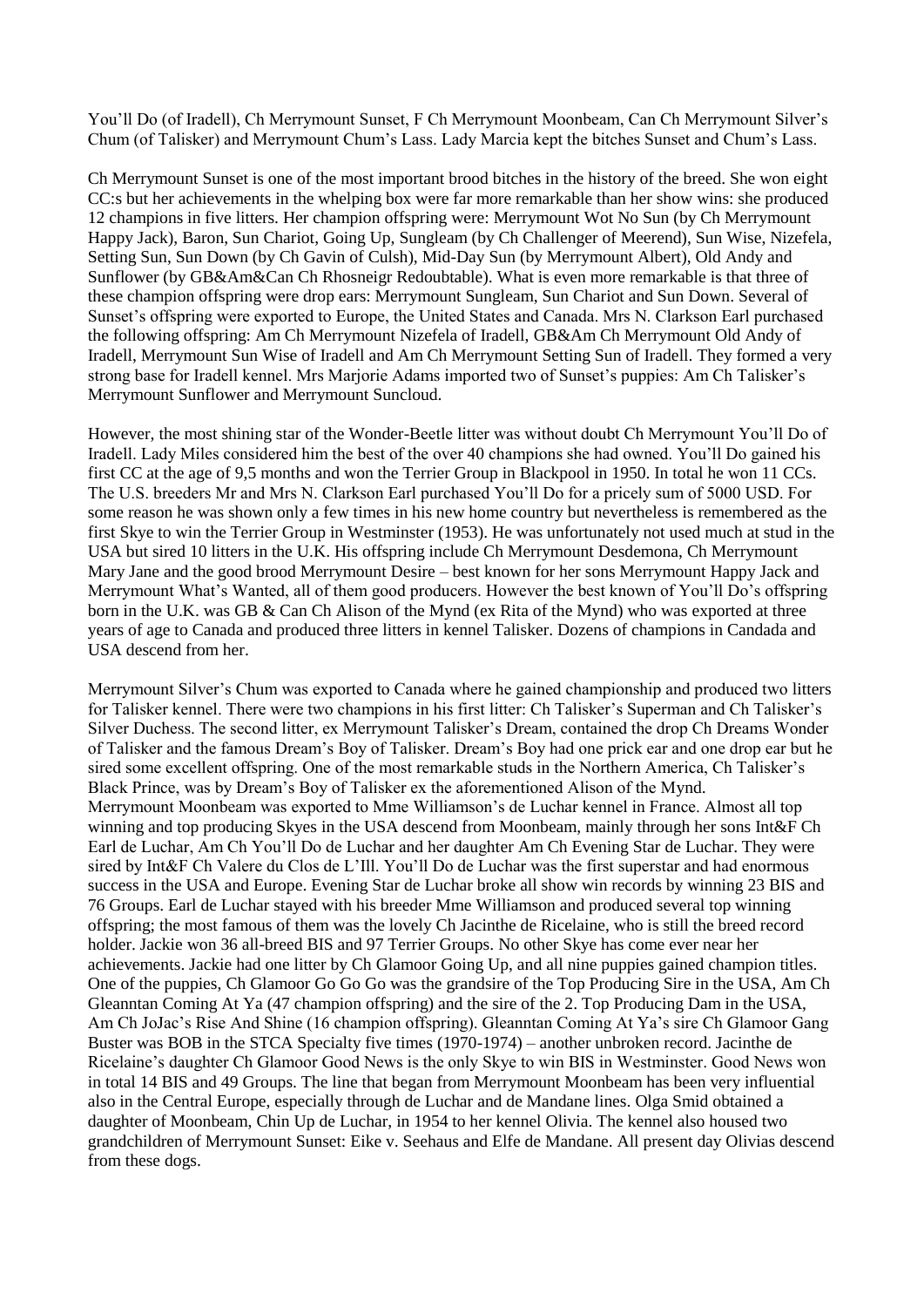To list some of the best known winners bred by Merrymount kennels: Ch Royalist of Merrymount, Ch Merrymount You'll Do, Ch Merrymount Mid-Day Sun, Ch Merrymount Sunset and the drops Sun Chariot, Sungleam and Sundown. Almost 500 Skyes carried the Merrymount affix. The last Merrymount champion was Ch Merrymount His Majesty who gained his crown at Crufts in 1971 and was also BOB.

One of the corner stones of the Skyes in Finland was Fin Ch Kavillan Tytti. Tytti was the foundation dam of Hjördis Westerholm's of Skyeline kennels and almost all Finnish Skyes descend from her. She was the granddaughter of Merrymount Queen Ann, imported to Finland in 1958 and was sired by Rhosneigr Redoubtable ex Merrymount Sunsets Ann.

Lady Marcia Miles worked very hard for the Skye Club and put in a lot of effort when the Skye Terrier Association and Skye and Clydesdale Terrier Club were merged and the present Skye Terrier Club was formed in 1946. Lady Miles served as the Editor of the Stud and Result Books for several years and she wrote two little books of the breed she loved. A booklet Skye Terriers Today, published in 1926, contained 21 photos of famous dogs, as well as articles and pedigrees. The Skye Terrier, published in 1951, contained also overseas kennel adverts and information about kennels in the U.K. and abroad. She wrote an article on Skyes that appeared in Capt Jocelyn Lucas's book Pedigree Dog Breeding (1925) and commented on the long coats the following way: *"I should like to point out that a Skye Terrier's coat does not grow long without the greatest care and trouble, and with its short coat very little attention is necessary to keep it in good order. If a Skye is allowed to play with other dogs, hunt rats etc. there will be no difficulty about the long coat, because it will not be present.*"

Lady Miles passed away in March 1972. She was 81 years old. She acted as the Chairman for several years and her follower in this position was Mrs Kirkby Peace.

# **Southernhills**

Miss Alice Whishaw was a well known and successful Skye breeder already in the beginning of the 20<sup>th</sup> century. Her dogs did not carry an affix, but were quite easily recognisable: the often had words Light, Moon, Sun, Cloud or Grey in their names, for example Searchlight, Stormlight, Warcloud, Twilight, Sunlight, Raincloud, Moonlight, Smokecloud, Greylight etc. Her dogs were of excellent quality and many kennels used them for breeding. After the war, Miss Whishaw teamed with Miss Tatham and began using the affix Southernhills. They bred Skyes for about ten years, starting in 1926. Ch Southernhills Dust Storm (Togo of Merrymount – Southernhills Mistral), Ch Southernhills Moonglow (Bracadale Harvest Moon – Southernhills Stardust) and Ch Southernhills Smoke Cloud (Greylight – Southernhills Shadow) finished U.K. championship. Smoke Cloud was later owned by de Luchar kennel in France and won the World Winner title in 1937. Smoke Cloud's offspring have had major influence also in the U.S. Skyes, mainly through Smoke Cloud's granddaughter M-Go Nowhere de Bazizoo, whose descendants Am Ch Beau Geste du Bazizoo and Am Ch Celeste du Bazizoo were important producers.

# **Faygate and Kirkby**

Lady Miles was not the only one second generation Skye breeder! Sir Claud and Lady Alexander's (kennel Ballochmyle) daughter Mina (Wilhelmina) Alexander had owned Skyes since childhood but began breeding Skyes in 1957 using the Faygate affix. It is said that she was a very colourful person. She owned Ch Merrymount Sundown, Merrymount Wot Airs, Ch Faygate Dusk, Ch Faygate Twilight and Ch Faygate Miss Spiv. Several of her dogs were exported to Talisker kennels in Canada.

Another breeder to follow her father's footsteps was Rhalou Kirkby Peace, the daughter of the Rev. Rosslyn Bruce. She is best remembered by the dogs sent across the pond: Am Ch Kirkby American of Iradell, Am Ch Kirkby Hailstorm of Talisker, Am Ch Kirkby Longago of Talisker and Am Ch Kirkby Silver Tip of Merrybrac. Kirkby Kelpie was a CC-winner in her home country. Kirkby-Skyes were born from 1943 to 1967. Mrs Peace was a member of the Skye Terrier Club for more than 50 years. She served as a member of the Committee for several years and was the President of the Club for the last four years of her life. She too, like her father, was a championship show judge and judged Skyes at Crufts in 1953. Mina Alexander writes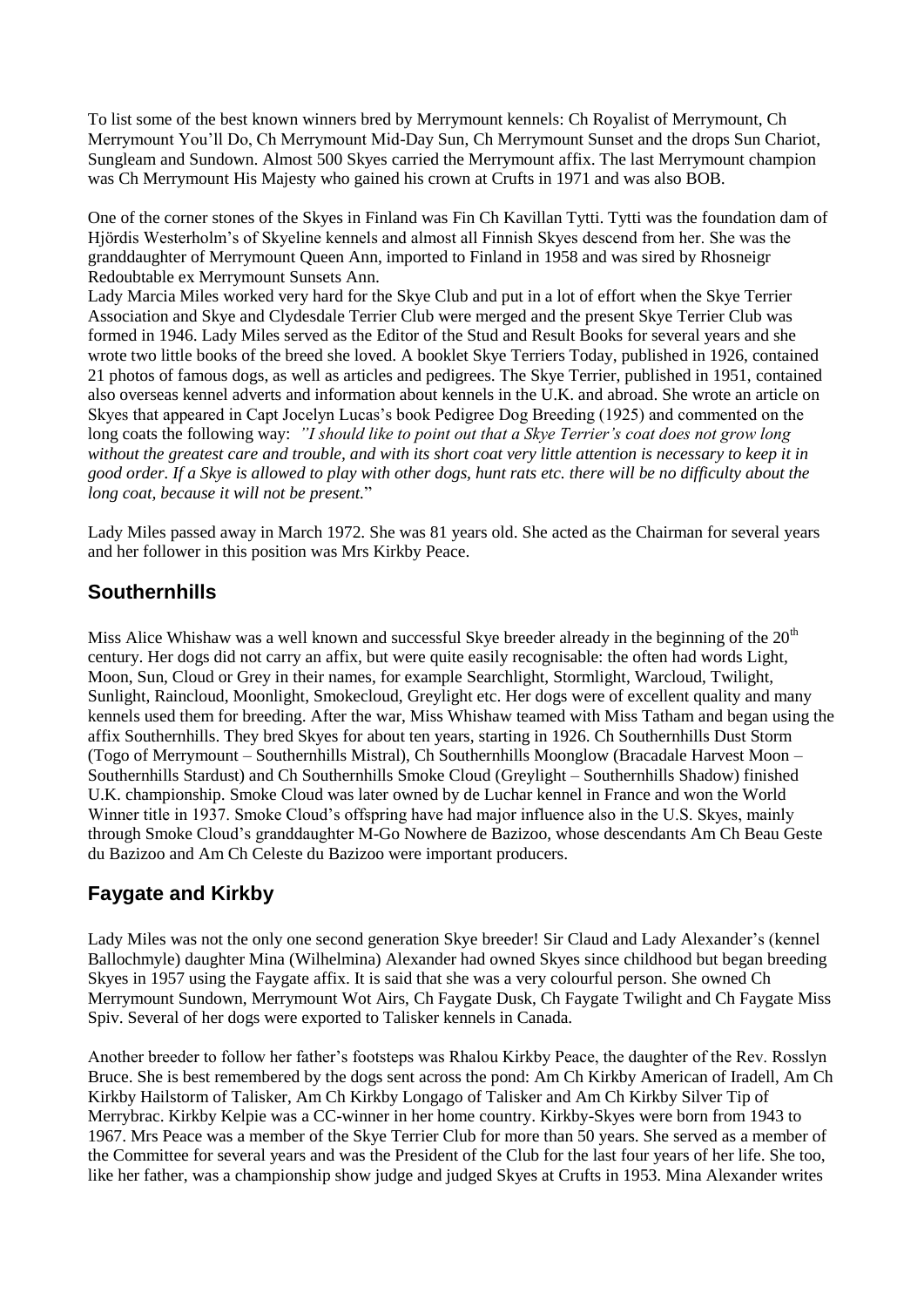the following about Mrs Peace in her obituary: "*When very ill, her interest in the breed never flagged, and when she had to be in and out of hospital, she still went on judging Championship shows. Only ten days before she died, she rang me up, as she had read my report in the dog press that the Kirkleyditch Kennels had exhibited a very promising drop-ear puppy and suggested that if she bought it and went into partnership with me, would I keep it and show it, as she wasn't well enough to do so. I don't think I need to say anything more than, if this was not a lifelong interest I don't know what is.*"

# **O'Craigmohr**

Miss B. Murdoch enjoyed much respect with her O'Craigmohr dogs based in Blanefield, Stirlingshire. She was one of the few breeders who kept the breed alive during the WWI. Even though she seldom showed her dogs in England her dogs were virtually unbeatable in their home turf. The O'Craigmohr kennel was for yeas the leading Skye breeder in Scotland. Miss Murdoch owned the well known winners Para Handy and Ch Catriona. In the Edinburgh show Catriona was best Skye bitch four years in a row. Allander was a dark gray male with very straight and hard coat and really prick ears. He mated the bitch Spey and the result was a quality litter. Supplement to Our Dogs in 1926 states that "all the dogs she owns or sells win when shown, and all the dogs off her stock are winners and nearly every winner of today goes back to her stock." O'Craighmohr Skyes were at home in the heather moors of Scotland and it was told that they were very keen hunters of vermin, strong, healthy and full of Terrier fire. Miss Murdoch exported several Skyes, for example to France and Germany where they were widely used for breeding. A daughter of Para Handy, The Cuttie, was one of the foundation dams for the breed in Sweden.

Mrs Ellerbeck, kennel Mizbrooke, had the well-known male Merrieweather Dear Toby, born in 1922. She also bred a litter out of the drop-eared bitch Cardie of Merrymount and in 1922 a litter by Luckie Jim – Sweet Lassie of Mitzbrooke. The daughter of the aforementioned, Tiny Wee of Mizbrooke, had three litters by Merrieweather Dear Toby. Mary Kendall owned the cream male Robert, born in 1920. He was bred by Alice Whishaw by Moonlight ex Silver Lining. Mary Kendall bred Grey Judy, a res-CC winner and Grey Punch, Jean and Timothy (a drop ear). They all won well at shows.

# **Bracadale**

Mrs Axtell and her daughter Miss V. Axtell bred Skyes under the prefix Bracadale. Their best known dog was Ch Bracadale Henry who was exported to the USA. In his new country he won the Group once and was placed second in the Group at Westminster – in that day it was so far the best placement for Skyes at Westminster. Ch Bracadale Nanette and Ch Bracadale Marguerite gained championships in 1938 and 1939. It is probably worth mentioning here that the first Skye litters born in Finland were by Bracadale Pompey ex Bracadale Henrietta, owned by Mrs Jeanette Oldenburg. The dogs were registered in 1937. The pair produced a litter already in the same year and another in the next year.

# **Luckie**

Rosabel Watson bred some really lovely Skyes. She became acquaintanced with the breed when Mrs Mabel Dearmer travelled to Serbia to do some work for the Red Cross there and asked Miss Watson to look after her Skyes while she was away. In 1915 Mabel Dearmer died in Serbia and her husband gave all Skyes to Rosabel Watson. The foundation dam of the kennel was Dolly, bred by Miss Whishaw, born in 1912. A daughter of Dolly, Luckie Ann, was the first postwar CC-winner and by 1922 she had won more prizes at shows than any other Skye after the War. Luckie Ann had two litters and the bloodline continues even today. From Luckie Ann and Luckie Jim descend the previously mentioned miss Murdoch's dog, Para Handy, who is behind the oldest Swedish bloodlines, Ch Dusk and Luckie Jane. Another Ann daughter, Luckie Bess (by Rafflekins) produced a litter by Luckie Jim, resulting in Ch Luckie Faith, The Hairy Oubit and Luckie Edward. Ch Luckie Henry (Luckie Denis – Luckie Jane) was a well known winner. Luckie Jim, previously called Prince Rufus, was born in 1916 by Donachaach Liath ex Wee Wee. He was widely used at stud although he was brownish-red in colour and had the disqualifying brown nose. However, only a few of his offspring had the same "wrong" colour. Four of his children finished UK championship. Ch Luckie Cronie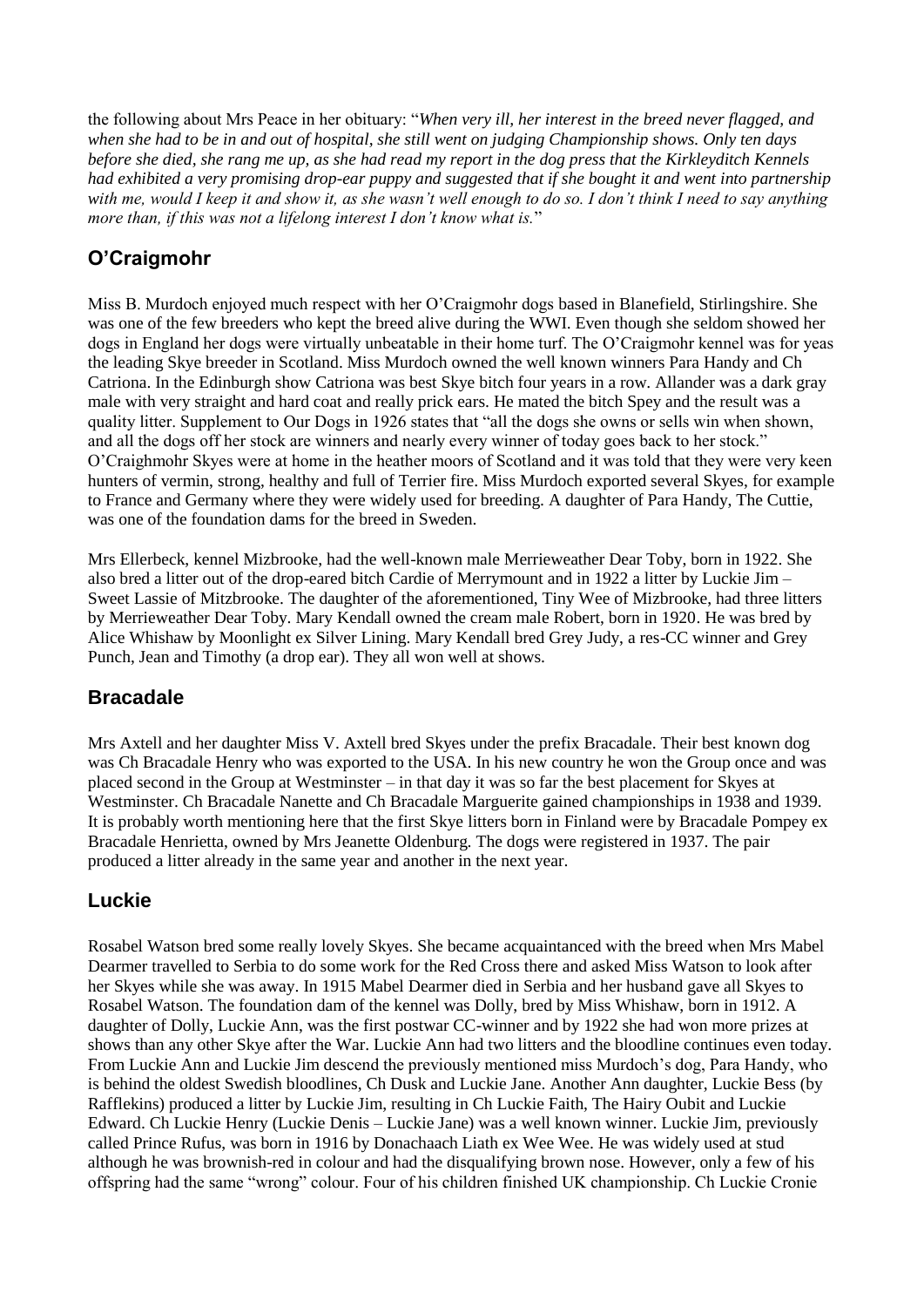(Moonlight – Silver Lining) was bred by Miss Whishaw. She sold her as a puppy to a miss Greenwood who was a sister to Mrs Hughes (Wolverley kennels). Miss Greenwood in turn sold Luckie Cronie to Rosabel Watson. Luckie Cronie won five CCs.

### **Of The Mynd (1935 – 1954)**

Mrs Harold Eaden bred Skyes and Shih Tzus in her of the Mynd kennel in Worcestershire. Over a hundred Skye puppies were born when the kennel was active. The foundation dam was Ch Ann of Meerend (Mars – Una of Meerend). She was born in 1929 was silver in colour. She had one litter with her breeder and in 1933 she produced the first litter for the Mynd kennels. The sire of the litter was Ch Luckie Henry. The next litters in the kennel were by Luckie Robin ex Annette of the Mynd, Ann of Meerend's daughter. Of these puppies Carol of the Mynd was sold to Iradell kennels in USA. The grey dog Toby of the Mynd (Punch of the Mynd – Rita of the Mynd) won the CC at Crufts in 1950 and gained also three Res-CC:s before moving to Iradell kennels. Ch Alison of the Mynd, winner of five CCs was sold to Talisker kennels in Canada. Before her departure she produced a litter by Merrymount Monarch of the Mynd. Of these puppies Chuffy of the Mynd won one CC, Comus of the Mynd of Iradell was exported to USA and Talisker's Clove of the Mynd to Canada. Merrymount Monarch of the Mynd (Challenger of Meerend – Merrymount Sunset) was bred by Lady Miles and he was a bit unlucky in the show ring – he won two CCs and six res-CCs. Ch Ida of the Mynd (Bingo of the Mynd – Altavona) did very well by attending a total of five shows and gaining five CCs! She was not bred from. Bettine of the Mynd (Punch of the Mynd – Zerlina of the Mynd) produced some litters in Merrymount kennel and was then exported to Germany to Seehaus kennel of Sylvia May. Bettine became an International Champion and her best known offspring on the continent are Sui Ch Edda v. Seehaus and Cz Ch ClubW-60 Eike v. Seehaus. Eike was one of kennel Olivia's important broods: her bloodline can be found all over the world through her sons and daughters Ch Olivia Zinien, Olivia Zorongo, Ch Acheo Olivia Whist, Olivia Allo, Olivia Unikum and Ch Olivia Crystal.

# **Meerend (1921 – 1950)**

The first Skye Mrs Cuthbert owned was a silver bitch Nancy of Meerend, born in 1921. She was bred by Lady Marcia Miles and her parents were Moonlight and Lassie of Merrymount. Nancy's daughter Ch Sheila of Meerend had two litters. In 1924 she produced the dog Julian of Meerend and the bitch Yasmin by Sunlight (a stud bred by Miss Whishaw) and in 1925 Sheila produced four puppies by Ch Grey Boy. Julian of Meerend was a remarkable stud. He sired 30 puppies in Meerend kennels, amongst them were Ch Laurie of Meerend, Ch Becky of Meerend and Ch Nan of Meerend. The cream bitch Yasmin was a good brood. The black dog Ch Laurie of Meerend was a popular stud. He produced 14 litters in total, mostly out of the Meerend's own bitches. The light grey son of Laurie, Jacob of Meerend (born 1931 ex Lavina of Meerend) was exported to Germany and was really a strong stud force there producing the massive number of 40 litters. He had offspring in almost every German Skye kennel. An important litter was born in 1925 by Merchiston Garry – Jenny Nettles. One of the puppies was The Demon of Meerend who had five litters. Of these puppies Onapproval of Meerend, Jean of Meerend and Lucy of Meerend bred on. Our Dogs writes in 1925 about Mrs Cuthbert's dogs: *"Mrs Cuthbert is very much against any exaggeration of coat, and her own Skyes are born workers, and adepts at rat and rabbit, while they round up the poultry and pick out any bird which their owner desires to handle. A very economical and ideal country dog," is Mrs Cuthbert's summing up of the Skye. She has had a keen demand for stock and while the majority of the "Meer End" puppies have gone to people who are, as yet, non-exhibitors, Mrs Cuthbert hopes to see a lot of them in the ring ere long."*

The grey dog born in 1943, Ch Challenger of Meerend was a well known winner and a popular stud. He sired over 70 puppies in 12 litters. The best known of his offspring were the Merrymount champions, Ch Sunchariot, Ch Baron and Ch Sungleam as well as Ch Royalist of Merrymount and Iradell. Of his daughters, the beautiful bitches Ch Juno of Meerend and Ch Janet of Meerend remained as brood bitches in Meerend kennel. Our Dogs tells in the 1933 December issue that "*Mrs Cuthbert has been obliged to refrain from showing on account of all her available stock having to be devoted to breeding purposes in order to cope with the everlasting demand. [..] There has recently been much controversy regarding the red strain or Dudley noses, from which no Skye kennel can claim to be immune. Mrs Cuthbert thinks this defect has been*